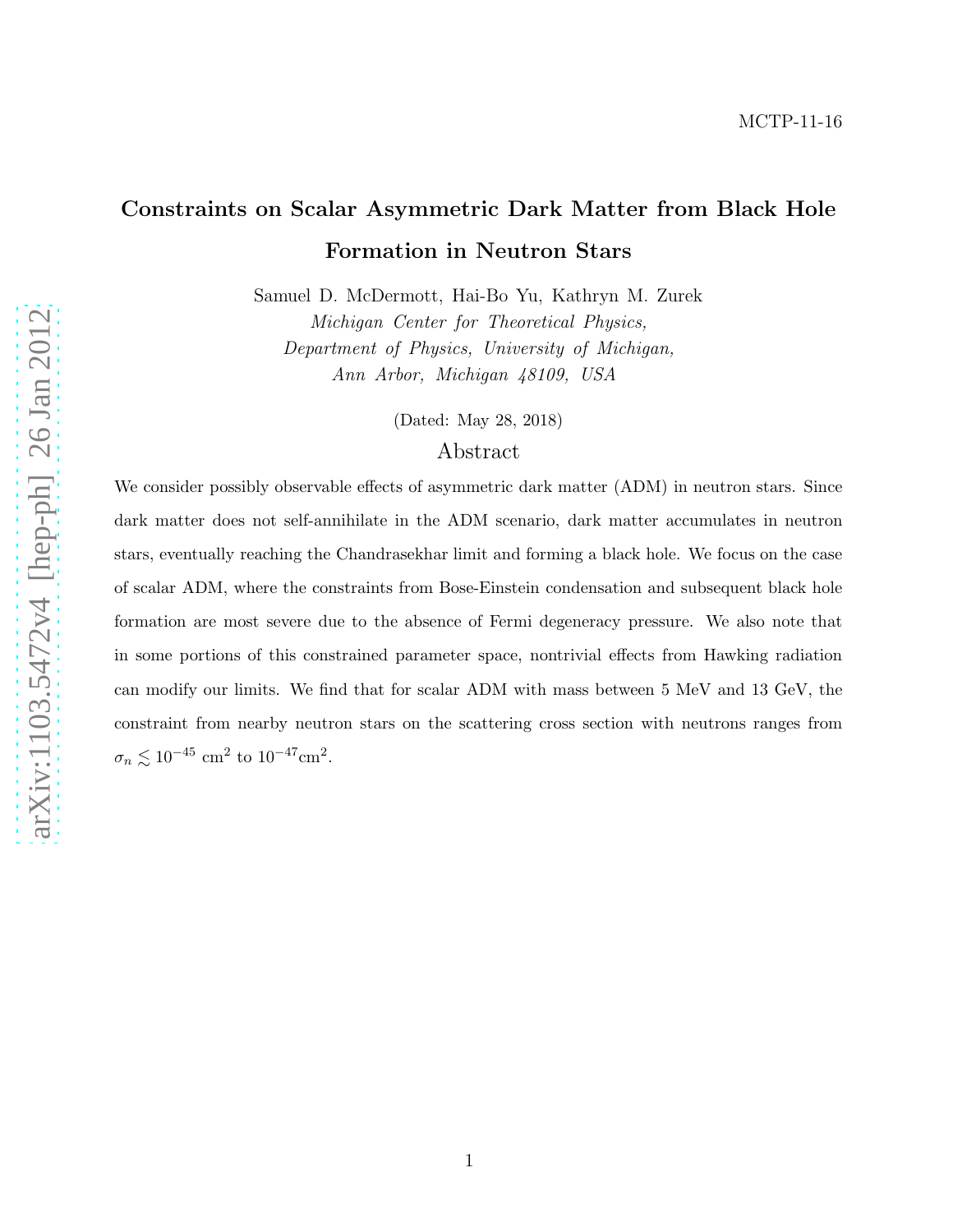## I. INTRODUCTION

The characteristics of dark matter (DM) and the nature of its production mechanism have so far eluded description. While cosmological observations provide compelling evidence for its existence, its mass and the nature of its interactions with the standard model remain unknown. One popular hypothesis holds that the DM interacts with standard model particles via the weak interaction and is also self-annihilating. In this weakly interacting massive particle (WIMP) scenario [\[1](#page-20-0)], the correct relic density of DM is a natural consequence of the thermal history of the early Universe.

Alternatively, DM may carry a conserved charge, analogous to baryon number. This asymmetric DM (ADM) scenario is motivated by the fact that the DM and baryon densities are of the same order of magnitude. The earliest models attempting to relate the DM to the baryon asymmetry made use of electroweak sphalerons [\[2](#page-20-1)] or out-of-equilibrium decay [\[3\]](#page-20-2). The former often run into tight constraints from LEP measurements. In contrast, the modern incarnation of ADM makes use of higher dimension operators to transfer the asymmetry in a robust way that is relatively free of electroweak constraints [\[4](#page-20-3)]. ADM models prefer to have DM mass around a few GeV (see for example [\[5](#page-20-4)[–7](#page-21-0)]), which is consistent with hints from recent direct detection experiments [\[8,](#page-21-1) [9\]](#page-21-2). It is also possible for ADM to have weak scale mass  $[10, 11]$  $[10, 11]$ , or mass well below a GeV  $[12]$ .

The DM mass and its scattering cross section with nuclei have been constrained by various underground direct detection experiments [\[13](#page-21-6)[–15\]](#page-21-7), as well as by particle colliders [\[16](#page-21-8)[–19](#page-21-9)]. In this article, we study the properties of ADM through its impacts on stellar systems. It has long been appreciated that a finite DM-nucleon cross section would result in DM capture in stars [\[20](#page-21-10)[–22\]](#page-21-11). In the WIMP scenario, DM annihilation can generate an additional heat source, which may affect stellar formation [\[23\]](#page-22-0) and evolution [\[24\]](#page-22-1), or cause anomalous heating of white dwarfs [\[25,](#page-22-2) [26](#page-22-3)] and neutron stars [\[27](#page-22-4)[–29\]](#page-22-5). In the ADM case, DM particles do not annihilate and hence provide no additional power for stars. However, since there is no annihilation to deplete ADM particles, stars can accumulate far more ADM particles than usual WIMPs, which can lead to different effects. For example, it could have implications for solar physics [\[30](#page-22-6)[–32](#page-22-7)], or change the mass-radius relation of neutron stars [\[33](#page-22-8)[–35\]](#page-22-9). The most extreme possibility is that captured particles can become self-gravitating, forming a black hole that will eventually destroy the host stars [\[36](#page-22-10)[–38](#page-22-11)].

Recently, constraints on fermionic ADM through the survival of compact stars have been discussed in [\[29,](#page-22-5) [39](#page-22-12)]. In a certain class of ADM models, the DM candidate is a boson [\[6,](#page-20-5) [7\]](#page-21-0). In this paper, we study constraints on this scalar ADM from compact stars. Scalar DM particles differ from fermions by spin statistics, which has a significant impact on black hole formation conditions. Black hole formation occurs only when the total number of selfgravitating DM particles is larger than the Chandrasekhar limit [\[40\]](#page-22-13). Fermions obey the Pauli exclusion principle, and the Chandrasekhar limit is set by the balance between gravity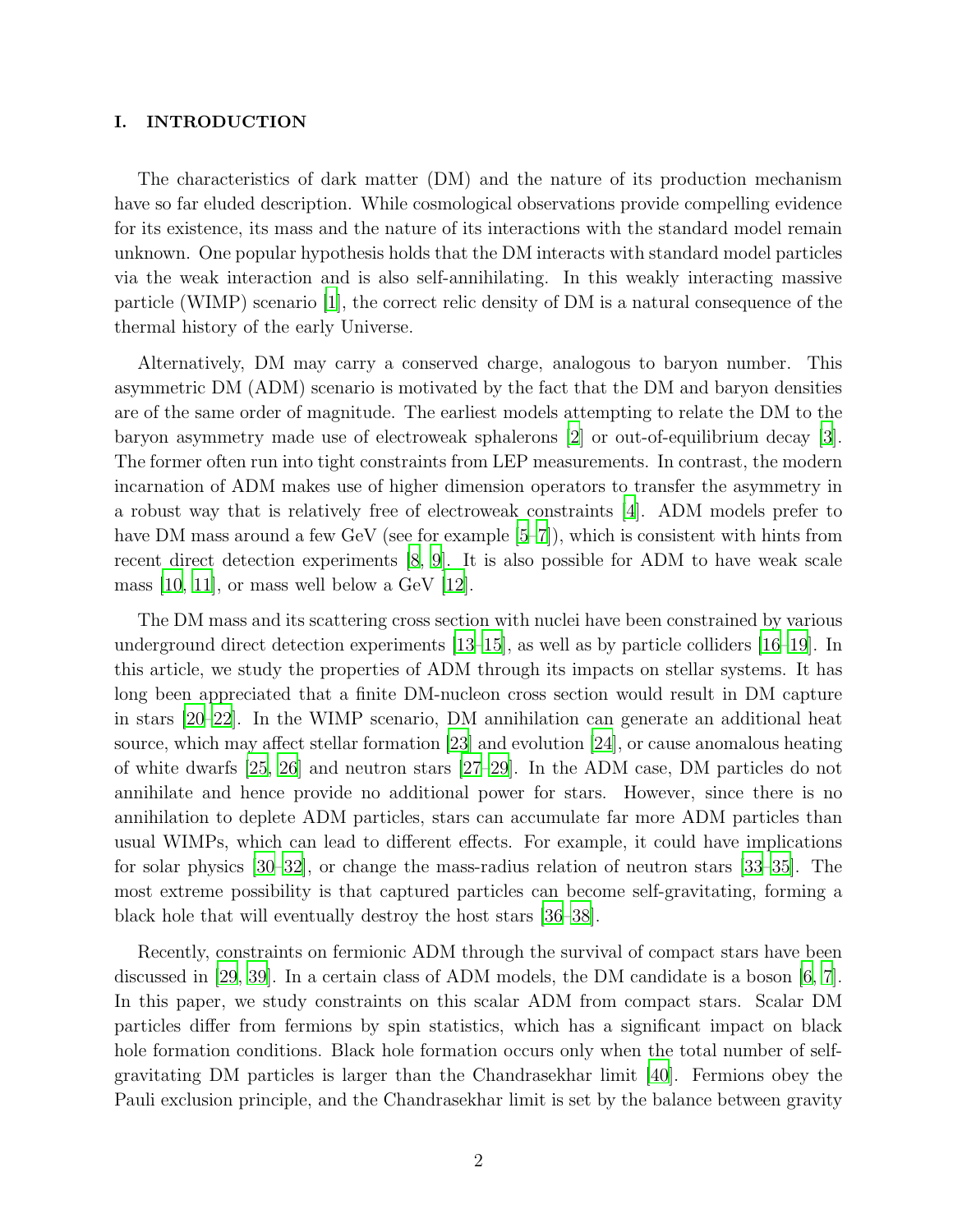and the Fermi pressure, while scalar particles have no Fermi pressure to hinder gravity. In this case, the lower limit for gravitational collapse is determined by the balance between gravity and the pressure induced by the zero point energy, which is much smaller than the Pauli pressure experienced by fermions. Therefore, we derive much stronger constraints on scalar ADM from compact stars. Since neutron stars have much higher matter density and escape velocity than any other stars, we will mainly focus on neutron stars. Note that neutron star constraints on scalar DM has been discussed in [\[36](#page-22-10)]. In this early work, the cross section for the DM capture is set by the geometric cross section, and the DM mass range is between 1 GeV and 100 TeV. In this work, we treat the DM-neutron cross section as a free parameter and use neutron stars to constrain it. Other important considerations that we treat here are the effect of Bose-Einstein condensation, which significantly alters the constraint derived on the DM-neutron scattering cross-section, and Hawking radiation, which modifies our constraints for high mass DM. We also explore a wider DM mass range and use the most recent neutron star data.

This paper is organized as follows. In Sec. II, we discuss the Chandrasekhar limit for fermions and bosons. In Sec. III, we discuss ADM capture in neutron stars. In Sec. IV, we discuss thermalization, condensation and black hole formation of captured scalar ADM in neutron stars. In Sec. V, we discuss Hawking radiation and destruction of the host neutron star. In Sec. VI, we discuss observational constraints. We present our conclusions in Sec. VII.

#### II. CHANDRASEKHAR LIMIT

First, we review the derivation of the Chandrasekhar limit for a system of fermions. Suppose there are N fermions of mass m distributed in a sphere with radius  $R$ , so that the number density of fermions is approximately  $N/R<sup>3</sup>$ . Because of the Pauli exclusion principle, the average distance between two fermions is  $\sim R/N^{1/3}$ . The uncertainty principle requires that each fermion have Fermi momentum  $p \sim N^{1/3}/R$ . If the total number N is small and  $m > p \sim N^{1/3}/R$ , the system is in the nonrelativistic limit. The average energy per fermion is

$$
E \sim -\frac{GNm^2}{R} + \frac{1}{m} \left(\frac{N^{1/3}}{R}\right)^2,\tag{1}
$$

where  $G$  is Newton's constant. Once the gravitational and Fermi pressures reach equilibrium, the system can have a stable spherical configuration with radius

$$
R \sim \frac{1}{Gm^3 N^{1/3}}.\tag{2}
$$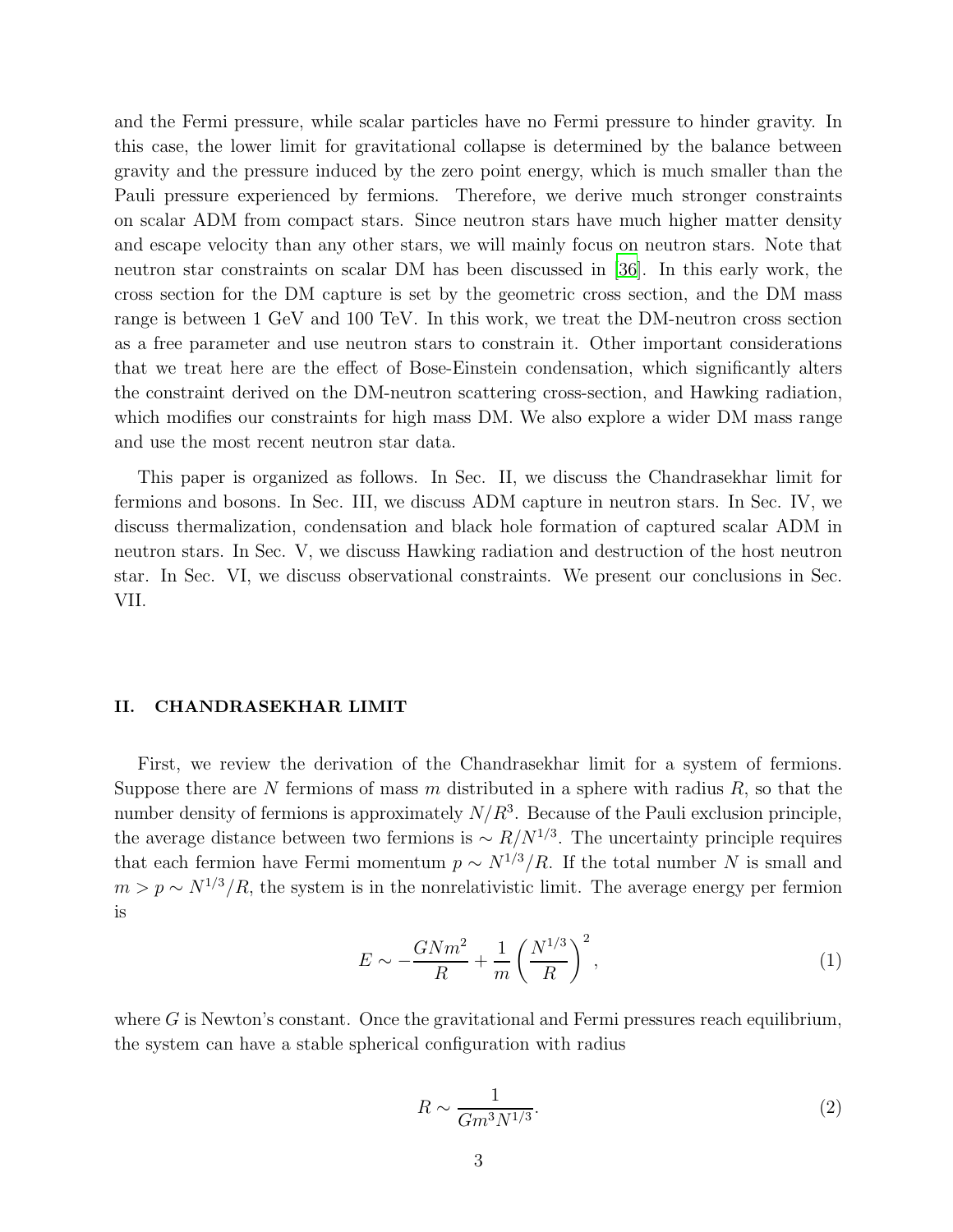As N increases, the radius shrinks and the Fermi momentum increases; eventually fermions become relativistic with total energy

$$
E \sim -\frac{GNm^2}{R} + \frac{N^{1/3}}{R}.\tag{3}
$$

If the total number of the fermions increases beyond the limit

<span id="page-3-0"></span>
$$
N_{Cha}^{fermion} \sim \left(\frac{1}{Gm^2}\right)^{3/2} = \left(\frac{M_{pl}}{m}\right)^3 \approx 1.8 \times 10^{51} \left(\frac{100 \text{ GeV}}{m}\right)^3,\tag{4}
$$

where  $M_{pl} = 1.2211 \times 10^{19}$  GeV is the Planck scale, the gravitational energy will dominate the total particle energy and gravitational collapse will occur. This is the famous Chandrasekhar limit [\[40](#page-22-13)].

Now we discuss bosons. Similar to the fermion case, the gravitational collapse occurs when particles are relativistic. But the bosonic system is significantly different from the fermionic system because it has no Fermi pressure to hinder gravity. Since the bosons are confined inside a sphere with radius R, they have zero point energy  $1/R$  due to the uncertainty principle in the relativistic limit. Therefore, the typical energy for a boson in a sphere of radius  $R$  is

$$
E \sim -\frac{GNm^2}{R} + \frac{1}{R}.\tag{5}
$$

Again, the radius cancels in the critical limit. In this case, the Chandrasekhar limit is

<span id="page-3-1"></span>
$$
N_{Cha}^{boson} \simeq \left(\frac{M_{pl}}{m}\right)^2 \simeq 1.5 \times 10^{34} \left(\frac{100 \text{ GeV}}{m}\right)^2. \tag{6}
$$

Comparing Eq. [\(4\)](#page-3-0) and Eq. [\(6\)](#page-3-1), we can see that for a given particle mass, a particle that obeys Bose-Einstein statistics will experience gravitational collapse much more readily than a particle that obeys Fermi-Dirac statistics.

When the total number of DM particles accumulated in a neutron star surpasses the Chandrasekhar limit, the captured DM particles collapse to a black hole and destroy the host neutron star. Therefore, observations of old neutron stars can be used to constrain the DM-neutron scattering cross section. Since bosons have much smaller Chandrasekhar limit than fermions, we can obtain stronger limits on bosonic DM. In this work, we take typical neutron star parameters  $M_n = 1.44$   $M_{\odot}$ ,  $R_n = 10.6$  km and the central density  $\rho_B = 1.4 \times 10^{15}$  g/cm<sup>3</sup> [\[29](#page-22-5), [41\]](#page-22-14).

# III. CAPTURE OF ASYMMETRIC DARK MATTER IN NEUTRON STARS

The accretion of DM onto stars has been studied in [\[20](#page-21-10)[–22\]](#page-21-11). In this section, we review the basic formulas for the capture of asymmetric DM in neutron stars.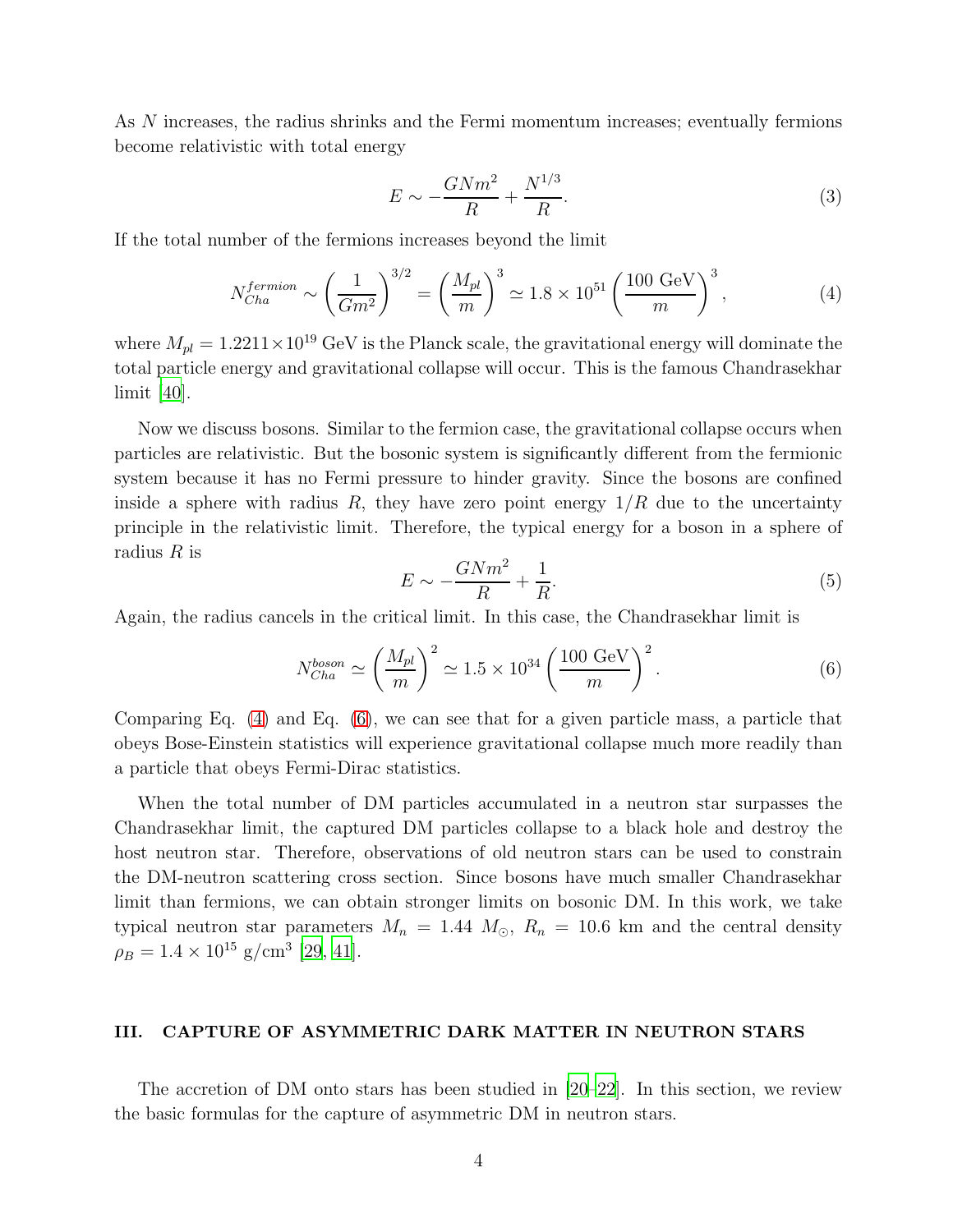In the absence of annihilation, the number of DM particles in a star is determined by the differential equation

<span id="page-4-0"></span>
$$
\frac{dN_X}{dt} = C_B,\tag{7}
$$

where  $N_X$  is the total number of DM particles in the star and  $C_B$  is the DM capture rate through scattering with baryons. In this study, we assume there is no symmetric component and neglect DM annihilation completely. In some ADM models, a portion of the symmetric component can be regenerated by oscillation effects [\[11,](#page-21-4) [12](#page-21-5)]. For those models, bounds derived from the survival of the neutron stars can be weaker.

Additionally, we ignore the self-capture effect. Dark matter may have a sizable selfinteraction that leads to self-capture [\[42](#page-22-15)]. However, the self-capture saturates when the sum of the individual self-scattering cross sections becomes larger than the geometrical area over which the DM particles thermally distribute. As we will show in the next section, due to the large baryon density the captured DM particles are thermally distributed in a very small region of radius ∼ 1 m in the core of the neutron star. We have checked that the baryonic capture always dominates the DM accretion process in neutron stars for the parameter space of interest, even if we take the upper limit of the self-scattering cross section allowed by the elliptical halo shape bound [\[43](#page-22-16)].

#### A. Capture rate

The number of DM particles in the neutron star is set by  $C_B$ . Since neutrons are degenerate in the neutron stars, capture can occur only when the momentum transfer is larger than the difference between the Fermi momentum and the neutron momentum. As we will show, this will affect the capture efficiency significantly for DM with mass less than 1 GeV. For larger DM mass the effect is negligible, because the momentum transfer is always sizable.

The accretion rate  $C_B$  is given by [\[21\]](#page-21-12)

$$
C_B = 4\pi \int_0^{R_n} r^2 \frac{dC_B(r)}{dV} dr,
$$
\n(8)

where  $R_n$  is the radius of the neutron star and the capture rate per unit volume for an observer at rest with respect to the DM distribution is given by

$$
\frac{dC_B(r)}{dV} = \sqrt{\frac{6}{\pi}} n_X(r) n_B(r) \xi \frac{v(r)^2}{\bar{v}^2} (\bar{v}\sigma_{XB}) \left[ 1 - \frac{1 - \exp(-B^2)}{B^2} \right].
$$
\n(9)

Here  $n_X(r)$  is the ambient DM number density;  $n_B(r)$  is the number density of the stellar baryons;  $\bar{v}$  is the DM velocity dispersion around the neutron star;  $v(r)$  is the escape velocity of the neutron star at the given radius r;  $\sigma_{XB}$  is the effective scattering cross section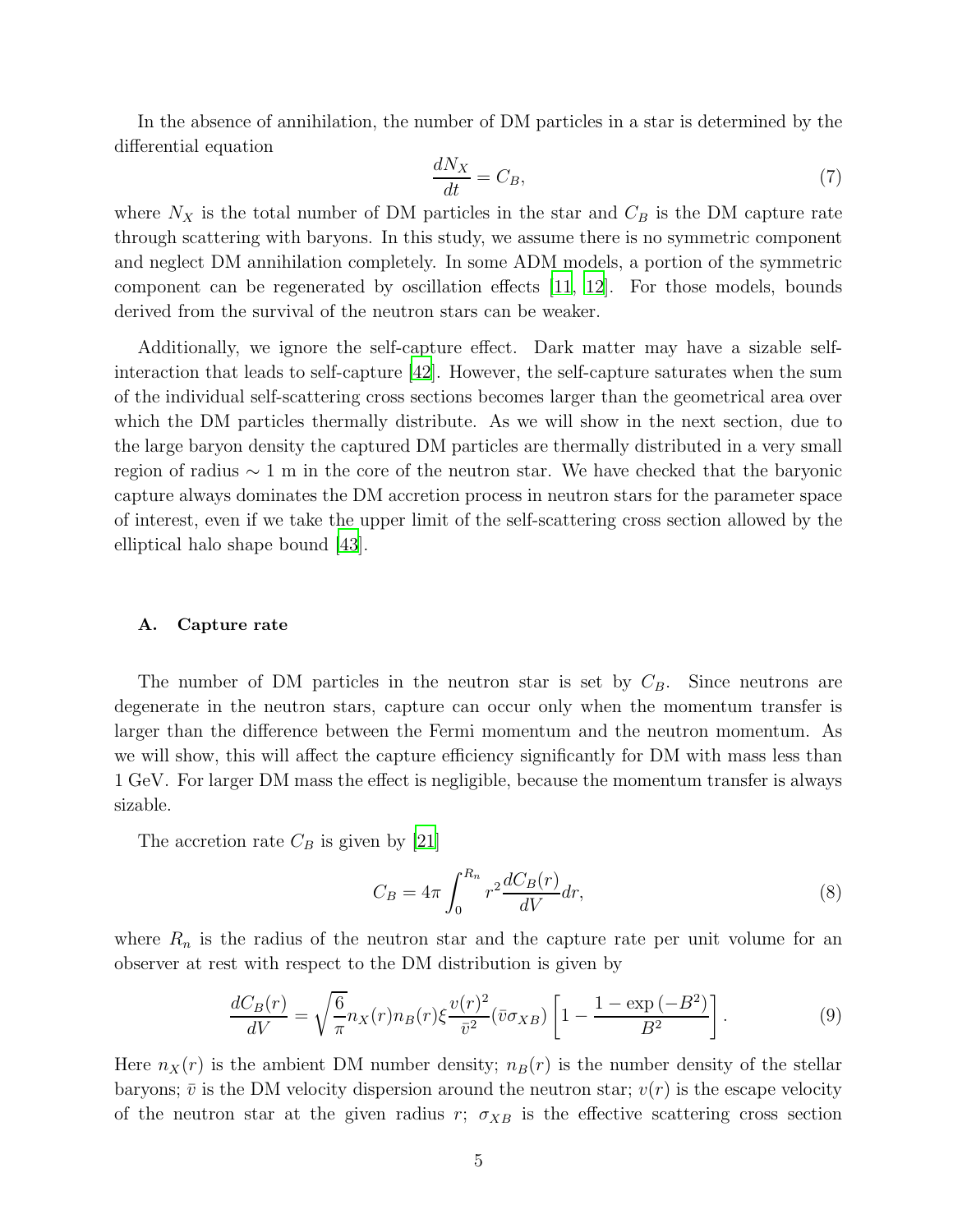between DM particles and nucleons in the neutron star; and  $\xi$  takes into account the neutron degeneracy effect on the capture. The factor  $B^2$  is given by

$$
B^2 = \frac{3}{2} \frac{v(r)^2}{\bar{v}^2} \frac{\mu}{\mu_{-}^2},\tag{10}
$$

where  $\mu = m_X/m_B$  and  $\mu = (\mu - 1)/2$ .

Now we specify the factor  $\xi$ . All energy levels below the Fermi momentum  $p_F$  have been occupied. During the scattering process, if the momentum transfer to the neutron is larger than  $p_F$ , the scattered neutron can be excited above the Fermi surface. In this case, all neutrons can participate the capture process, and the capture efficiency is  $\xi = 1$ . On the other hand, if the momentum transfer  $\delta p$  is less than  $p_F$ , only those neutrons with momentum larger than  $\sim p_F - \delta p$  can participate in the capture process. The fraction of these neutrons is ~  $\delta p/p_F$ , so we can approximate  $\xi$  as  $\xi \simeq \delta p/p_F$ . Depending upon the momentum transfer  $\delta p$ , we can parameterize  $\xi$  as

<span id="page-5-1"></span>
$$
\xi = \text{Min}\left[\frac{\delta p}{p_F}, 1\right].\tag{11}
$$

When the DM particle approaches the surface of the neutron star, its velocity is close to the escape velocity. Hence, the typical momentum transfer is  $\delta p \simeq \sqrt{2} m_r v_{esc}$ , where  $m_r =$  $m_X m_B/(m_X + m_B)$  is the reduced mass, and typically  $v_{esc} \simeq 1.8 \times 10^5$  km/s. The Fermi momentum is  $p_F \simeq (3\pi^2 \rho_B/m_B)^{1/3} \simeq 0.575$  GeV for  $\rho_B = 1.4 \times 10^{15}$  g/cm<sup>3</sup>. Therefore,  $\xi \simeq 1$ for all  $m_X \gtrsim 1$  GeV. In contrast, the capture rate is suppressed by a factor ~  $m_X v_{esc}/p_F$  if the DM mass smaller than the neutron mass.

To estimate the capture rate, we take the conservative limit that  $v(r) = v(R_n) \equiv v_{esc}$ , and we assume that  $n_X(r)$  and  $n_B(r)$  are independent of the radius; thus, the total capture rate can be simplified to

<span id="page-5-0"></span>
$$
C_B \simeq \sqrt{\frac{6}{\pi}} \frac{\rho_X}{m_X} \frac{v_{esc}^2}{\bar{v}^2} (\bar{v}\sigma_{XB}) \xi N_B \left[ 1 - \frac{1 - \exp(-B^2)}{B^2} \right],\tag{12}
$$

where  $N_B$  is the total number of neutrons in the host star. When  $B^2 \gg 1$ , the term in the square bracket is close to 1; for typical values  $v_{esc} \simeq 1.8 \times 10^5$  km/s and  $\bar{v} \simeq 220$  km/s, and a DM mass smaller than  $9.4 \times 10^5$  GeV, this condition is obtained. If DM has mass larger than  $\sim 9.4 \times 10^5$  GeV, a lower probability to lose enough kinetic energy to be captured after single scatter results [\[29\]](#page-22-5). In our numerical work, we use the full expression of Eq. [\(12\)](#page-5-0).

## B. Total Number of ADM in Neutron Stars

Here we only consider DM particles captured by the neutron star itself and neglect those the neutron star can inherit from its progenitor. Compared to the neutron star phase, the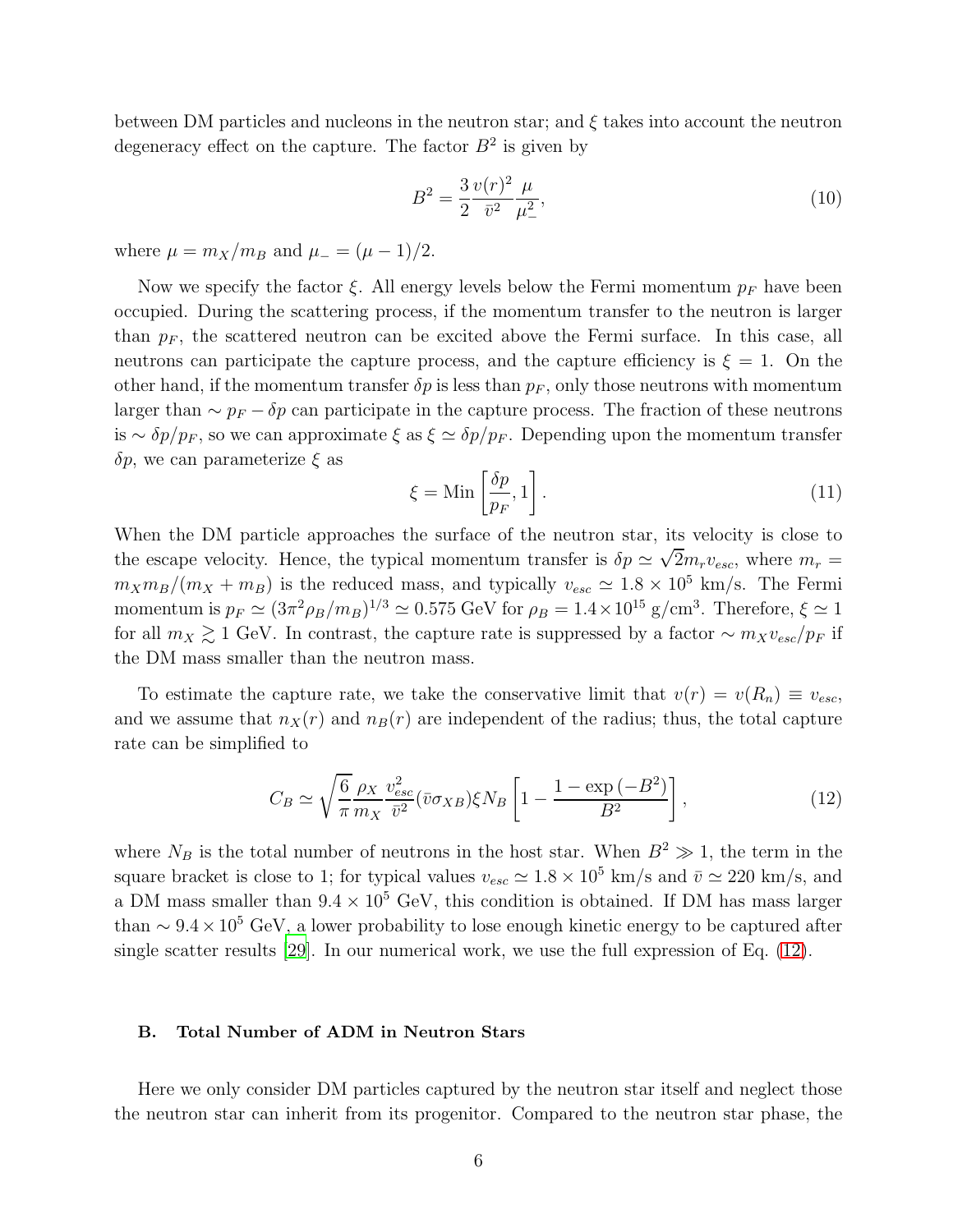progenitor usually has much lower density and shorter lifetime which results in lower capture efficiency. The total number of DM particles captured by the neutron star is given by the solution of Eq. [\(7\)](#page-4-0)

$$
N_X = C_B t. \tag{13}
$$

To evaluate  $C_B$ , we note that if the sum of individual nucleon-DM scattering cross sections is larger than the geometric surface area of the star, the capture rate will saturate. Therefore, the capture rate increases with the cumulative nucleon-DM scattering cross section  $\sigma_{tot} =$  $N_B\sigma_n$ , where  $\sigma_n$  is the DM-neutron elastic scattering cross section, as long as  $\sigma_{tot}$  is smaller than  $\sigma_{geom} = \pi R_n^2$ ; that is, we can constrain the individual scattering cross section  $\sigma_n$  as long as  $\sigma_n$  is less than or equal to  $\sigma_{max} = \pi R_n^2/N_B$ . Taking typical neutron star parameters  $M_n = 1.44$   $M_{\odot}$  and  $R_n = 10.6$  km, we estimate the maximum cross section as [\[29](#page-22-5)]

$$
\sigma_{max} = 2.1 \times 10^{-45} \text{ cm}^2 \left(\frac{R_n}{10.6 \text{ km}}\right)^2 \left(\frac{1.44 \text{ M}_{\odot}}{M_n}\right),\tag{14}
$$

and the effective cross section is given by

$$
\sigma_{XB} = \text{Min}\left[\sigma_n, \sigma_{max}\right].\tag{15}
$$

Note that since we consider scattering off only one nucleon, this scattering can be regarded as either spin-dependent or spin-independent.

Now we can estimate the total number of ADM in the neutron star at a given time, using generic parameters  $v_{esc} = 1.8 \times 10^5$  km/s,  $\bar{v} = 220$  km/s, and  $N_B \simeq 1.7 \times 10^{57}$ . In the regime  $m_X \gtrsim 1$  GeV, we have  $\xi \simeq 1$ , which gives

<span id="page-6-0"></span>
$$
N_X \simeq 2.3 \times 10^{44} \left(\frac{100 \text{ GeV}}{m_X}\right) \left(\frac{\rho_X}{10^3 \text{ GeV/cm}^3}\right) \left(\frac{\sigma_{XB}}{2.1 \times 10^{-45} \text{ cm}^2}\right) \left(\frac{t}{10^{10} \text{ years}}\right). \tag{16}
$$

When the DM mass is less than  $\sim 1$  GeV, the degeneracy effect on the capture process is important so that  $\xi \simeq \sqrt{2}m_X v_{esc}/p_F$ , and we have

<span id="page-6-1"></span>
$$
N_X \simeq 3.4 \times 10^{46} \left( \frac{\rho_X}{10^3 \text{ GeV/cm}^3} \right) \left( \frac{\sigma_{XB}}{2.1 \times 10^{-45} \text{ cm}^2} \right) \left( \frac{t}{10^{10} \text{ years}} \right). \tag{17}
$$

It is interesting to note that the DM number does not depend on the DM mass in the second case.

In the above derivation of  $N_X$ , we have assumed that the evaporation effect is negligible for the DM. Now we estimate the DM mass scale below which the evaporation is relevant. Since energy states below the Fermi surface are occupied, only those neutrons with momentum above  $p_F$  can transfer kinetic energy to the DM. Since  $T \ll p_F$  for the neutron star, the number of these free neutrons is order  $\sim 10^{-8}$  smaller than that of the neutrons in the Fermi sea. So the scattering probability for the DM evaporation is highly suppressed. Furthermore, compared to the sun, neutron stars have much higher density and deeper gravitational wells,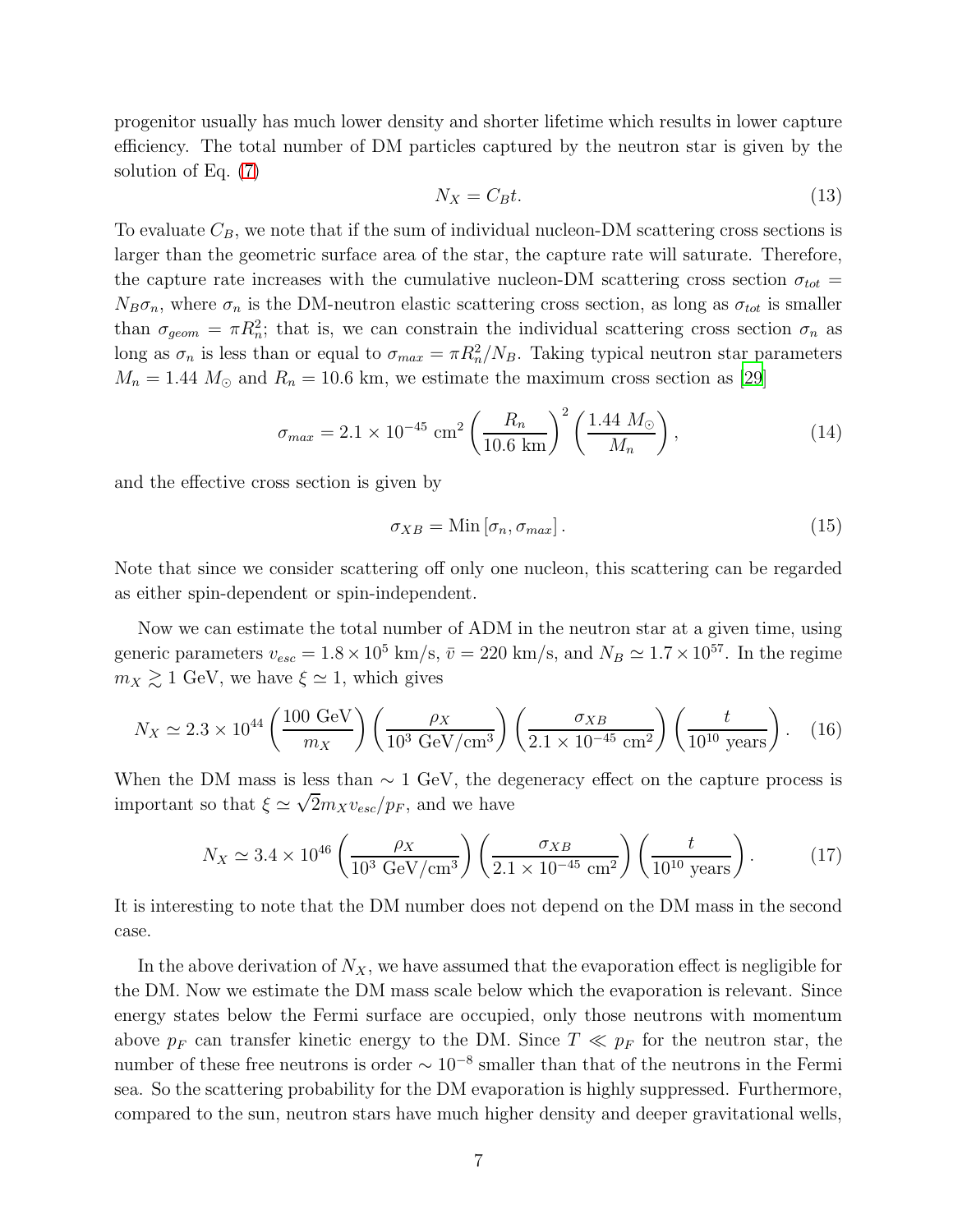so it is much more difficult to accelerate trapped DM above the escape velocity through interactions with neutrons. To evaporate from the neutron star, the DM has to gain enough energy such that its velocity is larger than the escape velocity of the neutron star. Because of the degeneracy effect, the typical energy transfer from the free neutron is  $\sim T$ ; so the evaporation effect is relevant only when the DM mass is less than  $\sim 2T/v_{esc}^2 \sim 48$  eV for  $T = 10<sup>5</sup>$  K, which is much below the lower mass limit of our constraints  $\sim 2$  keV in the most optimistic case. Therefore, we can safely ignore the evaporation process.

# IV. ASYMMETRIC SCALAR DARK MATTER IN NEUTRON STARS

#### A. Thermalization

When DM particles are captured by the neutron star they lose energy via scattering with neutrons, and soon attain thermal equilibrium with the star. To estimate the thermalization time scale we calculate the DM energy loss rate:

<span id="page-7-0"></span>
$$
\frac{dE}{dt} = -\xi n_B \sigma_n v \ \delta E,\tag{18}
$$

where  $n_B$  is the neutron number density in the center of the neutron star,  $\delta E$  is the energy loss of the DM particle during each scattering event, and we use  $\xi$  defined as in Eq. [\(11\)](#page-5-1) to parameterize the neutron degeneracy effect on the DM thermalization process. The typical velocity and the momentum transfer  $\delta p = \sqrt{2}m_r v$  fully determine  $\xi$ . However, unlike the capture case, where the velocity is set by the escape velocity  $v_{esc}$ , the thermal equilibrium of DM particles and neutrons now sets  $v \sim \sqrt{2E_{th}/m_X}$ , where  $E_{th} \simeq 3T/2$  is the energy after thermalization. In the case of  $m_X \gtrsim 1 \text{ GeV}, \, \delta p \sim \sqrt{2} m_B v \simeq 2.1 \times 10^{-5} \text{ GeV} (T/10^5 \text{ K})^{1/2} (100 \text{ GeV}/m_X)^{1/2},$ which is much smaller than  $p_F \simeq 0.575 \text{ GeV}$ . For  $m_X \lesssim 1 \text{ GeV}$ , the momentum transfer is given by  $\delta p \sim \sqrt{2} m_X v \simeq 6.8 \times 10^{-5} (T/10^5 \text{ K})^{1/2} (m_X/0.1 \text{ GeV})^{1/2}$ , which is again less than  $p_F$ . Therefore, the neutron degeneracy effect reduces the DM thermalization efficiency over the entire DM mass range, and  $\xi$  is everywhere given by  $\xi \simeq \delta p/p_F$ .

To estimate the thermalization time scale, we solve Eq. [\(18\)](#page-7-0) and get

$$
t_{th} \simeq \frac{m_X^2 m_B p_F}{4\sqrt{2}n_B \sigma_n m_r^3} \frac{1}{E_{th}}.\tag{19}
$$

In the limit of  $m_X \gtrsim 1$  GeV, the thermalization time scale can be further simplified to  $t_{th} \simeq \sqrt{2} m_X^2 p_F / (12 m_B^2 n_B \sigma_n T)$ . Taking typical values, we see

<span id="page-7-1"></span>
$$
t_{th} \simeq 0.054
$$
 years  $\left(\frac{m_X}{100 \text{ GeV}}\right)^2 \left(\frac{2.1 \times 10^{-45} \text{ cm}^2}{\sigma_n}\right) \left(\frac{10^5 \text{ K}}{T}\right).$  (20)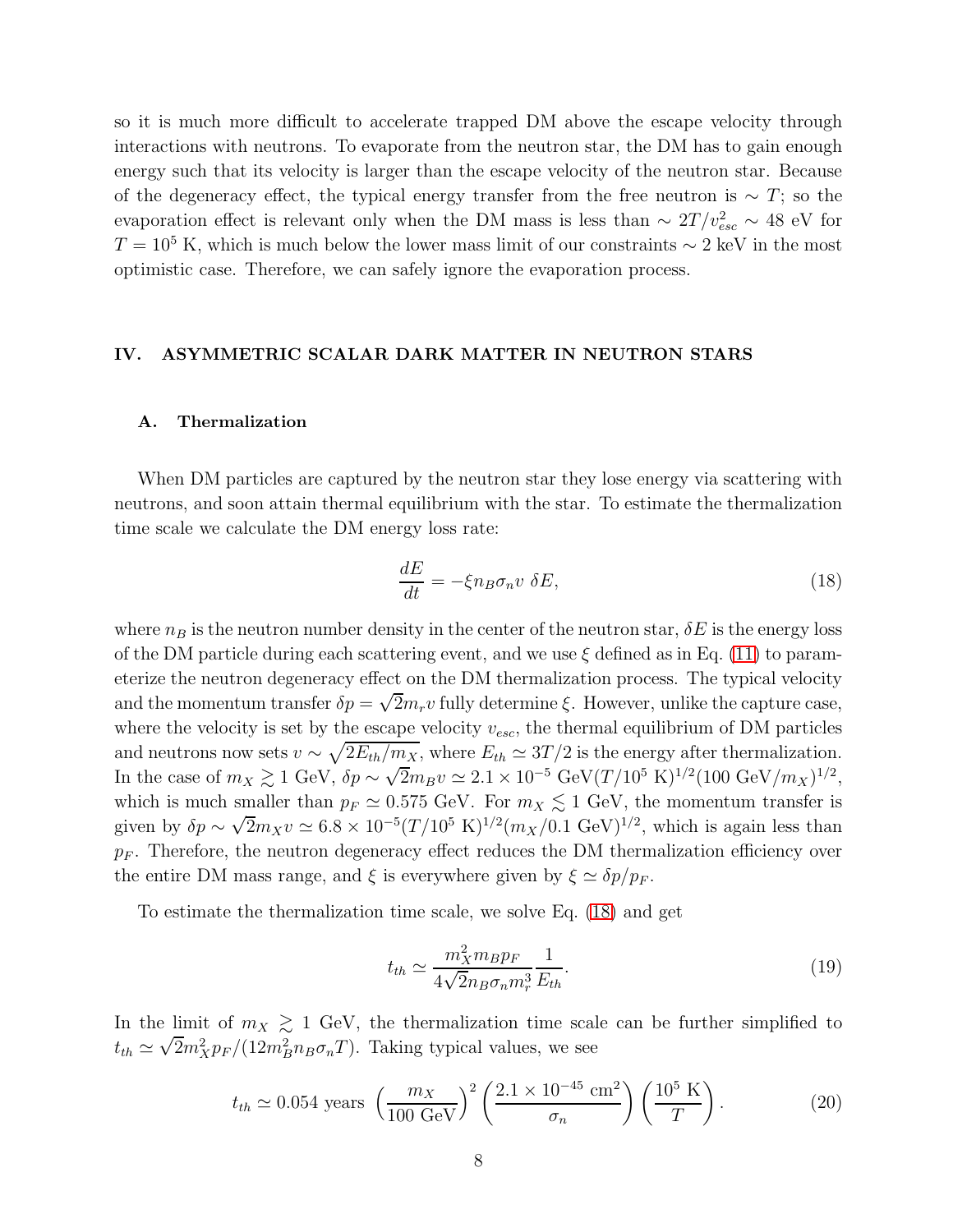If DM mass is less than 1 GeV, the thermalization time scale is given by

<span id="page-8-0"></span>
$$
t_{th} \simeq 7.7 \times 10^{-5} \text{ years} \left(\frac{0.1 \text{ GeV}}{m_X}\right) \left(\frac{2.1 \times 10^{-45} \text{ cm}^2}{\sigma_n}\right) \left(\frac{10^5 \text{ K}}{T}\right). \tag{21}
$$

To derive constraints on scalar ADM from black hole formation, we will assume the captured scalar ADM follows the thermal distribution in the neutron star. This is only true when  $t_{th}$ is less than the neutron star age  $\sim 10^{10}$  years. As we can see from Eqs. [\(20\)](#page-7-1) and [\(21\)](#page-8-0), light DM easily satisfies this condition. For heavy DM,  $t_{th}$  is not always less than the neutron star age. In the following discussion we first assume the DM reaches thermal equilibrium with neutrons, and then we check the consistency of this assumption.

After attaining thermal equilibrium, captured DM particles drift to the center of the star and form an isothermal distribution with the typical radius

<span id="page-8-1"></span>
$$
r_{th} = \left(\frac{9T}{4\pi G\rho_B m_X}\right)^{1/2} \simeq 24 \text{ cm} \left(\frac{T}{10^5 \text{ K}} \cdot \frac{100 \text{ GeV}}{m_X}\right)^{1/2}.
$$
 (22)

We can see that the captured DM particles very quickly occupy a very small region near the neutron star core.

#### B. Self-gravitation and Black Hole Formation

If the DM density is larger than the baryon density within the thermal radius  $r_{th}$ , the DM particles can become self-gravitating. For a total DM mass  $M_X = N_X m_X$  within a thermal radius  $r_{th}$ , this condition is

$$
\frac{3M_X}{4\pi r_{th}^3} \gtrsim \rho_B. \tag{23}
$$

Therefore, the DM becomes self-gravitating once the total number of DM particles is larger than a critical number

<span id="page-8-2"></span>
$$
N_{self} \simeq 4.8 \times 10^{41} \left(\frac{100 \text{ GeV}}{m_X}\right)^{5/2} \left(\frac{T}{10^5 \text{ K}}\right)^{3/2}.
$$
 (24)

Recall the upper limit for the bosonic system given in Eq. [\(6\)](#page-3-1) above which the zero point energy cannot prevent gravitational collapse

$$
N_{Cha}^{boson} \simeq 1.5 \times 10^{34} \left(\frac{100 \text{ GeV}}{m_X}\right)^2.
$$
 (25)

Thus, if the scalar ADM thermalizes and the mass satisfies  $m_X \lesssim 10^{17} \text{ GeV} (T/10^5 \text{ K})^3$ , we always have  $N_{self} \gtrsim N_{Cha}^{boson}$ . In this case, gravitational collapse occurs as soon as DM particles become self-gravitating in neutron stars.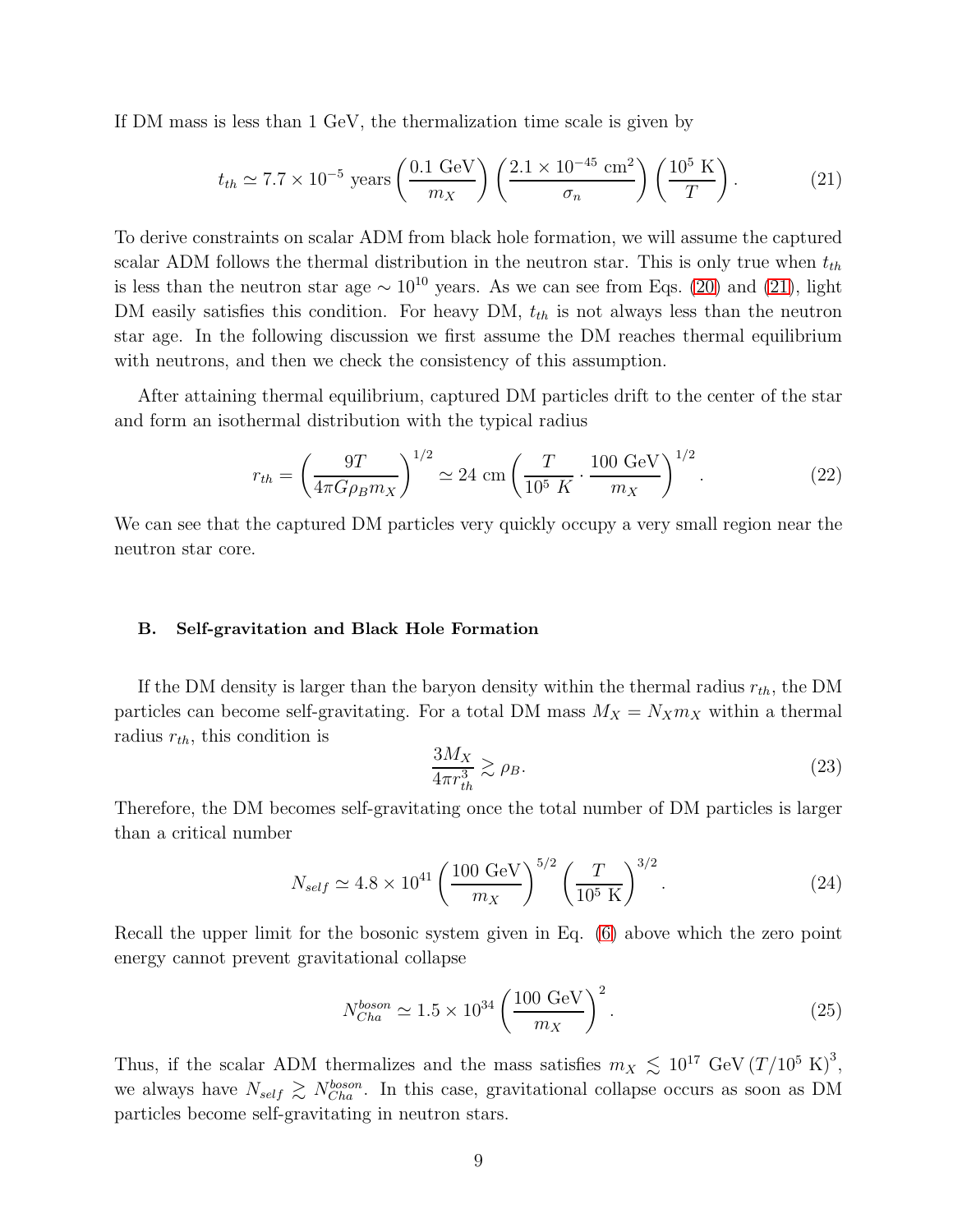#### C. Bose-Einstein Condensation

In the above discussion, we implicitly assumed that all captured scalar ADM particles followed a Maxwellian velocity distribution. At the extreme densities we are considering here, however, this minimal assumption is not necessarily satisfied. In particular, ensembles of bosonic particles at high densities exhibit novel statistical properties. If the central temperature of the neutron star falls below the critical temperature to form a Bose-Einstein condensate (BEC), the particles in the ground state condense and no longer follow the thermal distribution. We will now show that for light ADM this condensation increases the density and reduces the restriction on self-gravitation to such an extent that the number of ADM particles necessary for self-gravitation is less than the bosonic Chandrasekhar limit. Thus, gravitational collapse is set by  $N_{Cha}^{boson}$ .

To check this sequence of events, we begin by noting that for a given bosonic DM number density  $n_X$ , the critical temperature to form a BEC is given by

$$
T_c = \frac{2\pi}{m_X} \left[ \frac{n_X}{\zeta(3/2)} \right]^{2/3},\tag{26}
$$

where  $\zeta$  is the Riemann-Zeta function,  $\zeta(3/2) \simeq 2.612$ , and  $n_X = 3N_X/(4\pi r_{th}^3)$ . To see how likely it is that the captured ADM will form a BEC in the neutron star, we can estimate the critical ADM number as

$$
N_X = \zeta \left(\frac{3}{2}\right) \left(\frac{m_X T}{2\pi}\right)^{3/2} \frac{4\pi r_{th}^3}{3} \simeq 1.0 \times 10^{36} \left(\frac{T}{10^5 \text{ K}}\right)^3,\tag{27}
$$

where we have used Eq. [\(22\)](#page-8-1). Therefore, if the total number of captured ADM in the neutron star is larger than  $1.0 \times 10^{36} (T/10^5 \text{ K})^3$ , some of captured ADM particles will go to the ground state and form a BEC. This condition can be satisfied for a neutron star with relatively low central temperature as indicated by Eqs. [\(16\)](#page-6-0) and [\(17\)](#page-6-1) .

For  $T < T_c$ , the BEC forms and the number of particles in the condensed ground state is

<span id="page-9-0"></span>
$$
N_X^0 = N_X \left[ 1 - \left(\frac{T}{T_c}\right)^{3/2} \right] \simeq N_X - 1.0 \times 10^{36} \left(\frac{T}{10^5 \text{ K}}\right)^3. \tag{28}
$$

Since these ground-state particles effectively have zero temperature, they sink deep into the core of the neutron star. We can estimate the radius of distribution of the ground state by requiring the zero point energy equal the gravitational energy

<span id="page-9-1"></span>
$$
r_{BEC} = \left(\frac{3}{8\pi G m_X^2 \rho_B}\right)^{1/4} \simeq 1.5 \times 10^{-5} \text{ cm} \left(\frac{100 \text{ GeV}}{m_X}\right)^{1/2}.
$$
 (29)

This is much smaller than  $r_{th}$ , which indicates a much higher DM density. Thus, the ground state itself may become self-gravitating. The critical number for the self-gravity of the DM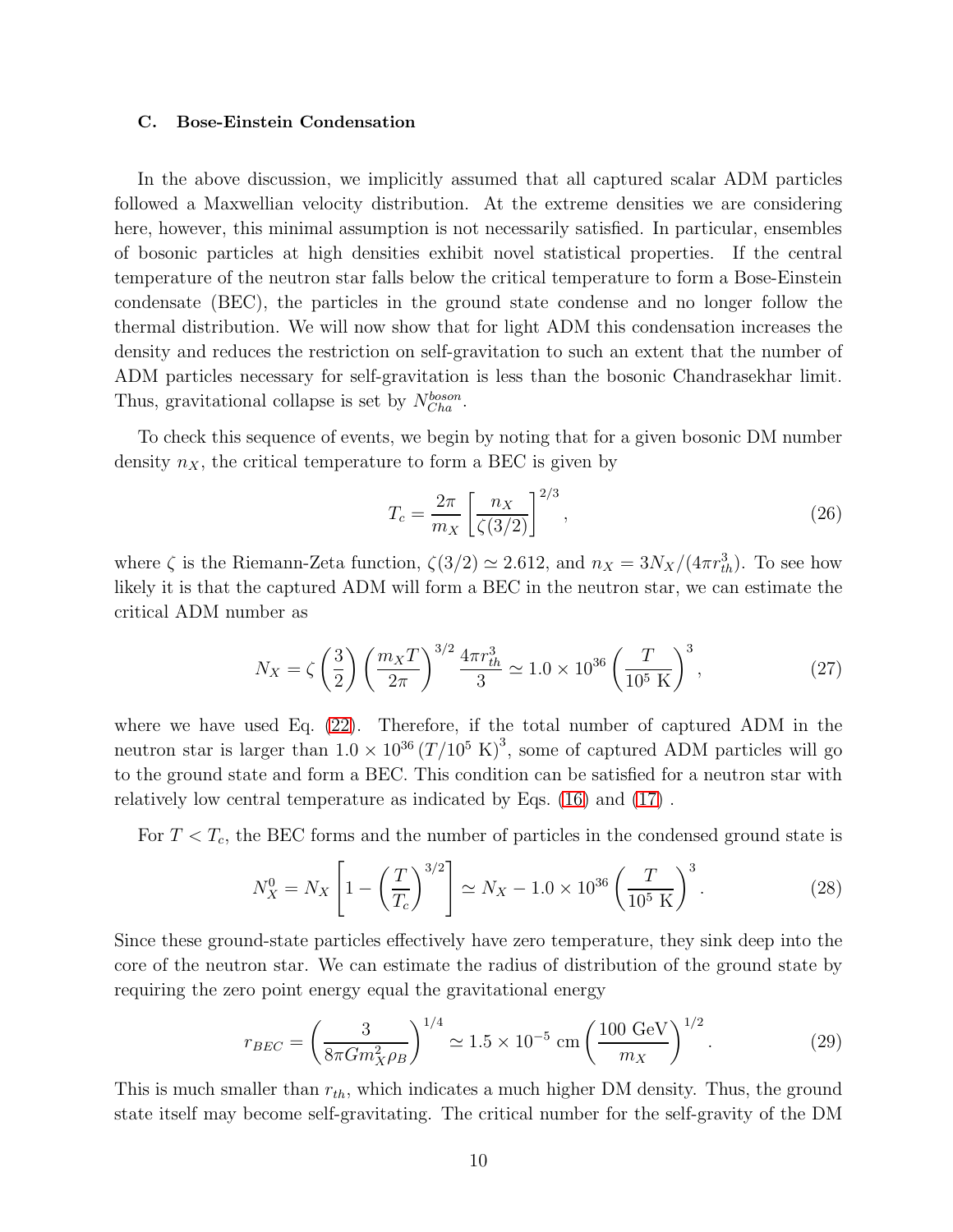particles in the condensed state is

$$
N_{self}^{0} = \frac{4\pi}{3} \frac{\rho_B r_{BEC}^3}{m_X} \simeq 1.0 \times 10^{23} \left(\frac{100 \text{ GeV}}{m_X}\right)^{5/2}.
$$
 (30)

Once the number of DM particles in the ground state is larger than  $N_{self}^0$ , these ground-state particles become self-gravitating. Since  $N_{self}^0$  is less than  $N_{self}$ , the onset of self-gravity is marked by  $N_{self}^0$  instead of  $N_{self}$  in conditions where a BEC forms. As indicated above, this leads to qualitatively different behavior as compared to the case when a BEC does not form, since now  $N_{self}^0$  can be less than  $N_{Cha}^{boson}$ . If this is the case, as soon as a condensed ADM system reaches the Chandrasekhar limit it will undergo gravitational collapse.

For this effect to be important,  $N_X^0$  has to grow larger than the Chandrasekhar limit for a bosonic system, so that the condition for black hole formation of the BEC becomes  $N_X^0 \gtrsim N_{Cha}^{boson}$ . By using Eq. [\(28\)](#page-9-0), we get a lower limit on the total DM number  $N_X$ ,

<span id="page-10-0"></span>
$$
N_{BEC} = N_{Cha}^{boson} + 1.0 \times 10^{36} \left(\frac{T}{10^5 \text{ K}}\right)^3
$$
  

$$
\approx 1.5 \times 10^{34} \left(\frac{100 \text{ GeV}}{m_X}\right)^2 + 1.0 \times 10^{36} \left(\frac{T}{10^5 \text{ K}}\right)^3.
$$
 (31)

We can see that the value of the right-hand side of Eq.  $(31)$  is less than  $N_{self}$  if the DM mass  $m_X \lesssim 1.9 \times 10^4$  GeV  $(4.7 \times 10^3$  GeV) for a central temperature  $T = 10^5$  K  $(10^6$  K). In the situation where this condensation can occur, the BEC shortens the time scale for the black hole formation for the scalar ADM in the low-mass range.

## V. HAWKING RADIATION AND DESTRUCTION OF THE HOST STAR

During the collapse process, the gravitational contraction releases energy which can be absorbed by neutrons through DM-neutron scattering. This cooling mechanism is so efficient that eventually the DM sphere collapses to a black hole [\[36](#page-22-10)]. Once a black hole is formed at the center of the neutron star, it will rapidly capture the baryonic matter of the neutron star. Hawking radiation will also be active, reducing the mass of the black hole and possibly heating the remaining DM. Finally, the black hole may also consume the ambient DM particles, which can be crucial for the stability of the black hole. Here, we analyze the relative contributions of these effects, and we see that in the majority of our parameter space the black hole will grow and eventually consume the host neutron star. Once the physics of the accretion is properly considered, we find that Hawking radiation could be important for high- and intermediate-mass ADM.

For a black hole with mass  $M_{BH}$ , the differential equation that governs the rate of change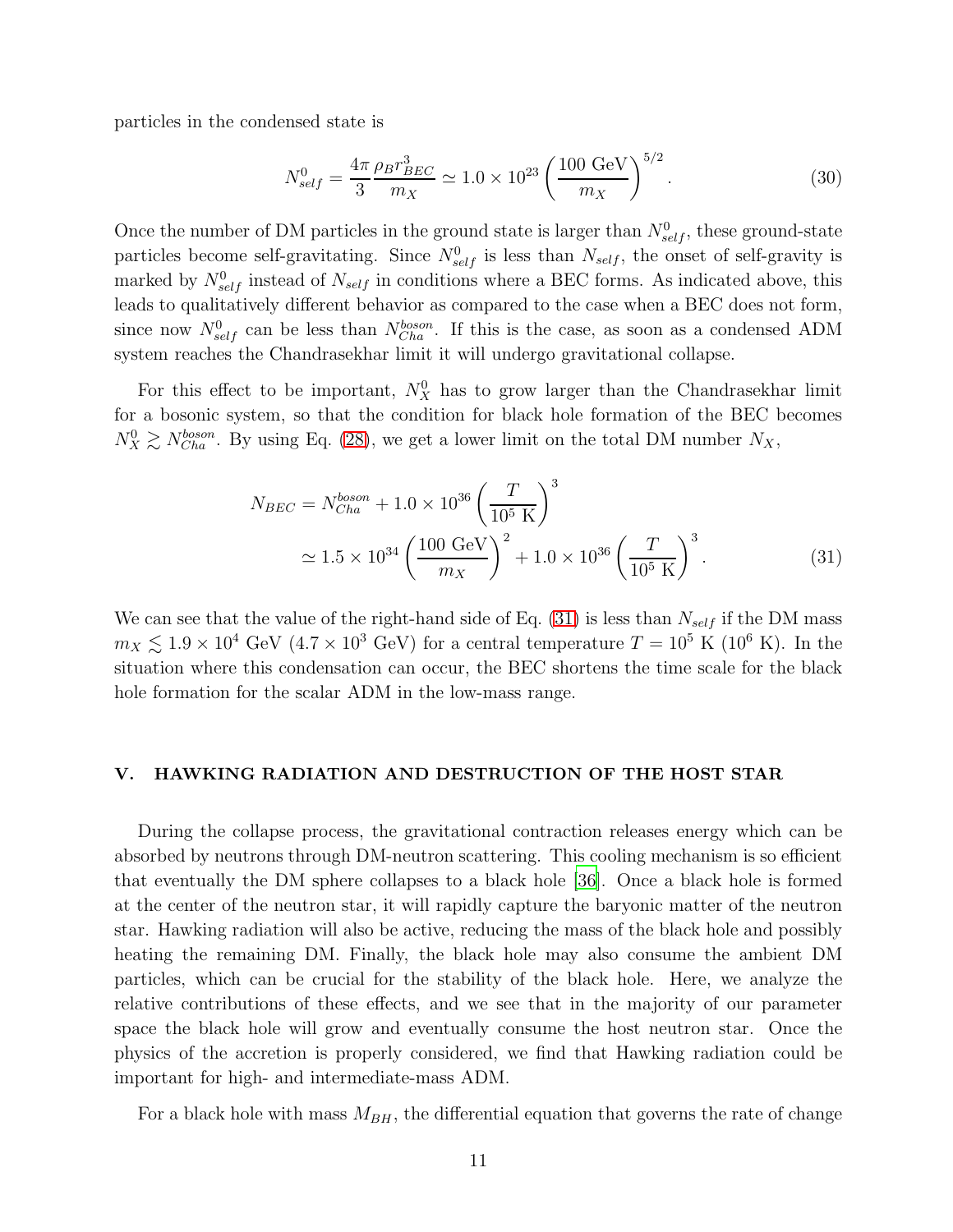of mass is

<span id="page-11-0"></span>
$$
\frac{dM_{BH}}{dt} \simeq 4\pi\lambda_s \left(\frac{GM_{BH}}{v_s^2}\right)^2 \rho_B v_s - \frac{1}{15360\pi G^2 M_{BH}^2} + \left(\frac{dM_{BH}}{dt}\right)_{DM}.
$$
 (32)

The second term of Eq. [\(32\)](#page-11-0) represents the Hawking radiation rate, while the third term is the accretion rate of ambient DM particles. The first term of right-hand side of Eq. [\(32\)](#page-11-0) is the Bondi-Hoyle accretion rate, in which  $v_s = \sqrt{dP/d\rho}$  is the sound speed and  $\lambda_s$  is the accretion eigenvalue for the transonic solution. To determine  $v_s$  and  $\lambda_s$ , we characterize the equation of state of the neutrons by  $P = K\rho^{\gamma}$ , where K and  $\gamma$  are constant. For a nonrelativistic degenerate neutron gas, which is a good approximation for neutrons in the neutron star, we have  $\gamma = 5/3$  and  $K = 3^{2/3} \pi^{4/3} / (5 m_B^{8/3})$  $\binom{8}{3}$  [\[40\]](#page-22-13). We estimate the sound speed as  $v_s = \sqrt{K\gamma \rho^{\gamma-1}} \sim 10^5$  km/s, where we take  $\rho \sim 1.4 \times 10^{15}$  g/cm<sup>3</sup>. The accretion constant is given by  $\lambda_s = (1/2)^{(\gamma+1)/(2\gamma-2)}[(5-3\gamma)/4]^{-(5-3\gamma)/(2\gamma-2)} = 0.25$  [\[40](#page-22-13)].

#### A. Black Hole Mass without Bose-Einstein Condensation

For large ADM mass, we found above that  $N_{self} < N_{BEC}$  and a black hole forms without the assistance of a BEC. After formation of the black hole, the neutron star continues capturing DM particles. These newly captured DM particles eventually sink to the center of the neutron star and distribute themselves within  $r_{th}$ . In principle, the black hole can increase its mass by capturing these additional DM particles. However, we find that this capture rate is very small and  $(dM_{BH}/dt)_{DM}$  is negligible. This is because, for a nonrelativistic particle moving towards the black hole, its impact parameter must be less than  $b_{max}$  =  $4GM_{BH}/v_{\infty}$  [\[40\]](#page-22-13) to penetrate the angular momentum barrier and fall into the black hole. Here,  $v_{\infty}$  is the particle's velocity when it is far away from the black hole.

Taking 
$$
M_{BH} \sim m_X N_{self}
$$
 and  $v_{\infty} \sim \sqrt{3T/m_X}$ , we can estimate  $b_{max}$  as  

$$
b_{max} \sim 1.6 \times 10^{-5} \text{ cm} \left(\frac{10 \text{ TeV}}{m_X}\right) \left(\frac{T}{10^5}\right), \tag{33}
$$

which is much smaller than the thermal radius  $r_{th} \simeq 2.4 \text{ cm} (T/10^5 \text{ K})(10 \text{ TeV}/m_X)^{1/2}$ . Therefore the majority of DM particles captured after formation of the black hole do not fall directly into the black hole. The remaining DM particles orbit the black hole at a distance of order  $r_{th}$ ; the black hole gains mass from these particles at a rate set by the collisionless spherical accretion approximation [\[40\]](#page-22-13). We find that the DM accretion rate is much less than the baryon accretion rate, so we can safely ignore the  $(dM_{BH}/dt)_{DM}$  term in this case, and we obtain a critical initial black hole mass

$$
M_{BH}^{crit} \simeq 1.2 \times 10^{37} \text{ GeV}.
$$
 (34)

Without a BEC, the initial black hole mass is  $M_{BH} \sim N_{self} m_X$ . If we demand  $N_{self} m_X \gtrsim$  $M_{BH}^{crit}$ , we find that for  $m_X \leq 2.6 \times 10^6$  GeV  $(T/10^5 \text{ K})$  the Hawking radiation has a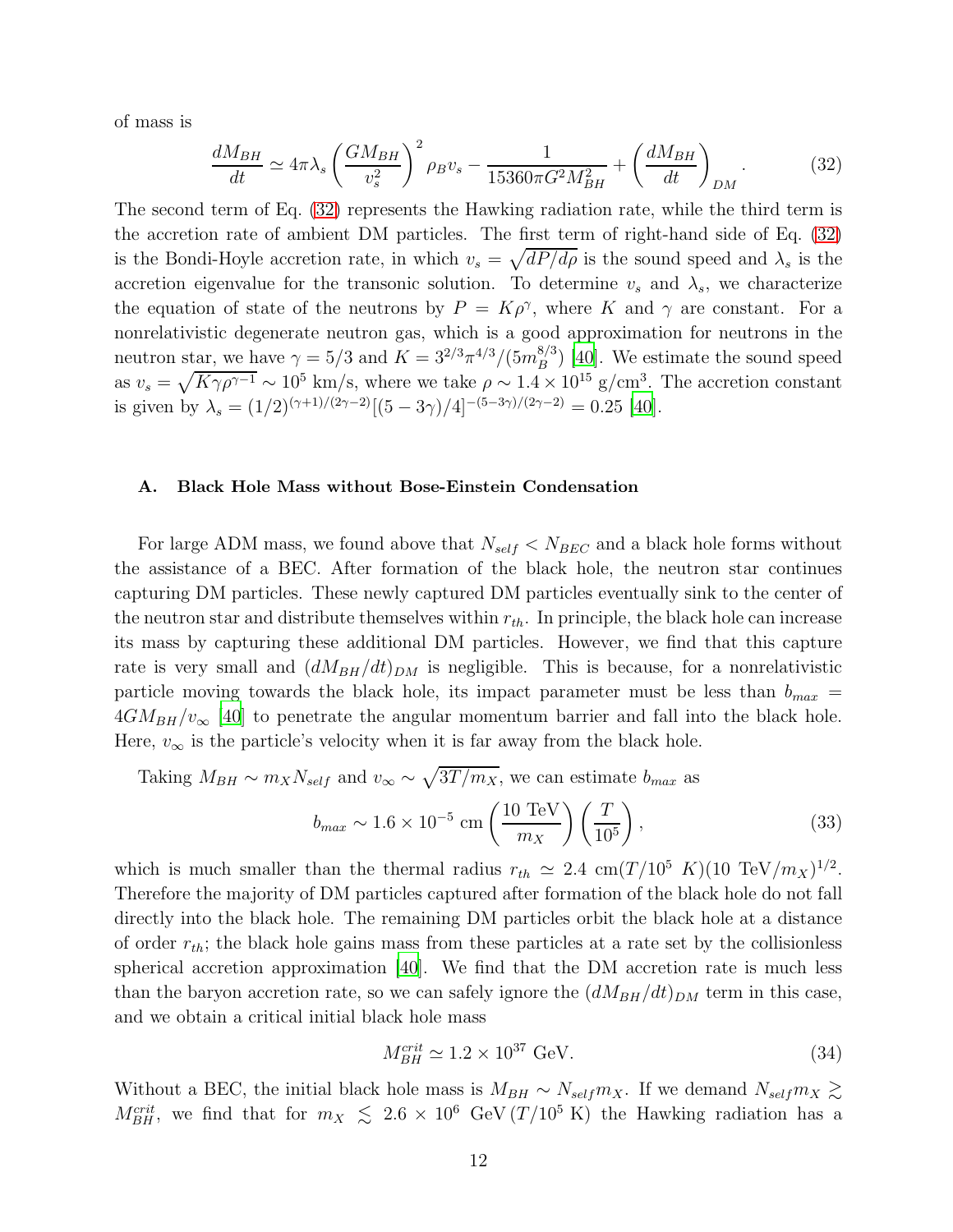longer time scale than the accretion process. Hence in this mass range the black hole will continuously accrete baryonic matter until the neutron star is consumed entirely.

#### B. Black Hole Mass with Bose-Einstein Condensation

For low-mass ADM, particles in the BEC ground state form a black hole. We must check the mass above which the black hole evaporates. If we naively ignore the term  $(dM_{BH}/dt)_{DM}$ and demand  $M_{BH} \sim m_X N_{Cha}^{boson} \gtrsim M_{BH}^{crit}$ , we find that the black hole mass increases only for the DM mass less than  $\sim 13$  GeV. If so, the constraint is valid for  $m_X \lesssim 13$  GeV. But in contrast to the non-BEC case,  $(dM_{BH}/dt)_{DM}$  may have an important effect on the black hole mass evolution, and we find that the bound can be sensitive to masses higher than  $\sim$  13 GeV. We detail our reasoning below.

Since the black hole forms only from ADM particles in the ground state, the remaining ADM particles follow an isothermal distribution with a radius  $r_{th}$ . As discussed above, the thermally distributed DM particles do not fall into the black hole, and so the phase space of the non-BEC state is still completely occupied. Hence, if any more ADM particles are introduced to the thermal region, a new BEC ground state must form in the center of the star. In this way, the introduction of more DM particles into the thermal radius essentially forces the formation of a BEC ground state. Before and after the mini black hole forms, the neutron star continuously captures ADM particles. All of the captured ADM particles will eventually thermalize, sink to the center of the neutron star, and prompt the formation of a new BEC state.

If the thermalization time scale is shorter than the evaporation time scale of the mini black hole, the black hole can always efficiently accrete ADM particles in the new BEC state. Taking the initial black hole mass as  $M_{BH} \sim m_X N_{Cha}^{boson} = 1/(Gm_X)$ , we can conservatively estimate the black hole evaporation time scale in the absence of particle accretion as  $t_{haw} \simeq 15360 \pi G^2 M_{BH}^3/3 \simeq 5 \times 10^4$  years  $(100 \text{ GeV}/m_X)^3$ . This is much longer than the thermalization time scale given in Eq. [\(20\)](#page-7-1). Since all newly captured ADM particles eventually go to the ground state after the amount of time it takes them to thermalize, the rate at which ADM particles fall into the BEC ground state per unit time is given by the capture rate  $C_B$ . To check whether or not the ADM particles in the BEC state feed the black hole efficiently we calculate the maximal impact parameter  $b_{max}$  and compare it with the distribution radius  $r_{BEC}$ . With  $M_{BH} \sim 1/(Gm_X)$  and  $v_{\infty} \sim 1/(m_X r_{BEC})$ , we have

$$
b_{max} \sim 4r_{BEC},\tag{35}
$$

where  $r_{BEC}$  is given by Eq. [\(29\)](#page-9-1). Since  $b_{max} \gtrsim r_{BEC}$ , we see that the black hole can efficiently consume the BEC. This occurs at a rate given by  $(dM_{BH}/dt)_{DM} \sim m_X C_B$ :

$$
\left(\frac{dM_{BH}}{dt}\right)_{DM} \simeq 2.3 \times 10^{36} \text{ GeV/year} \left(\frac{\rho_X}{10^3 \text{ GeV/cm}^3}\right) \left(\frac{\sigma_{XB}}{2.1 \times 10^{-45} \text{ cm}^2}\right). \tag{36}
$$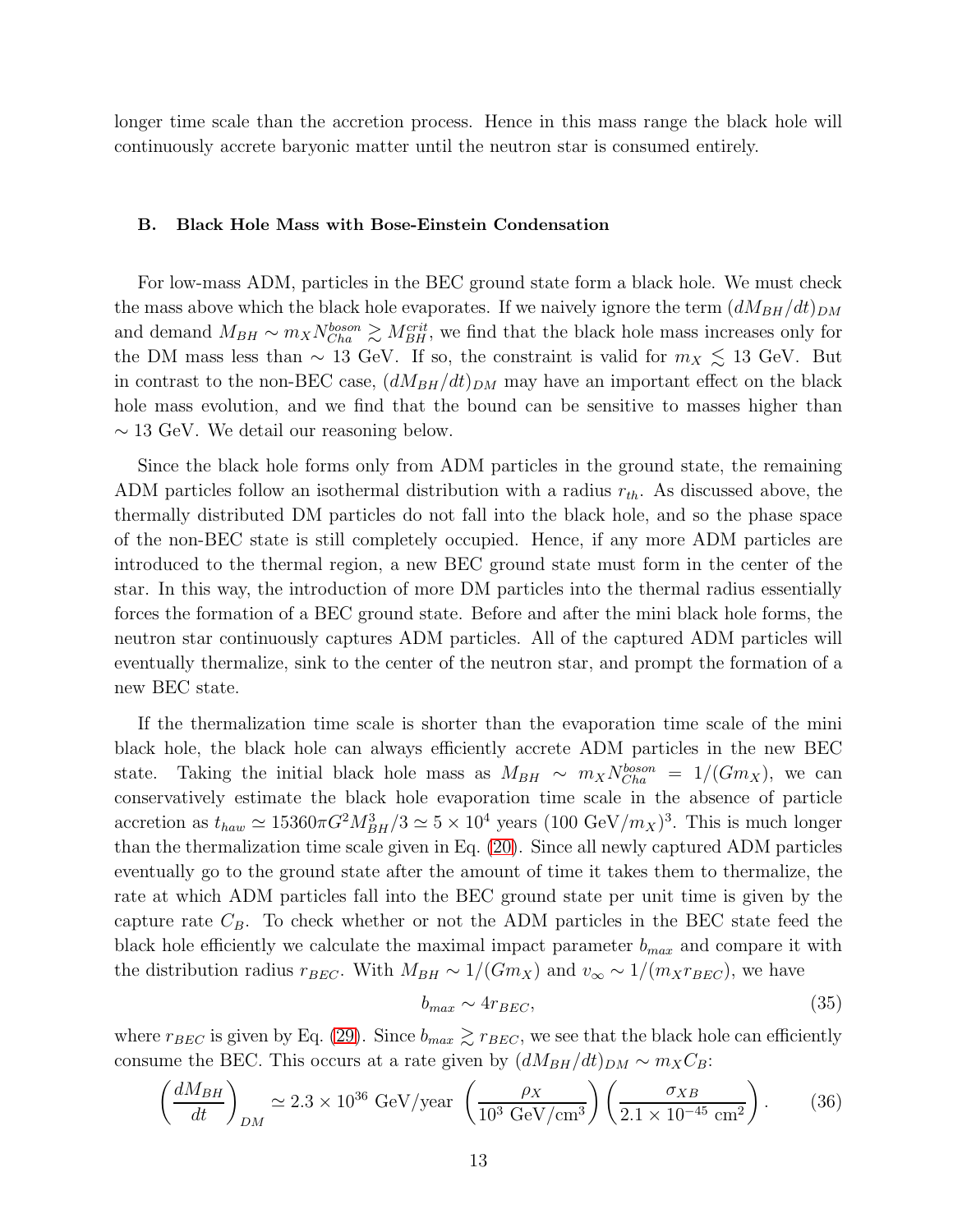This new source of accretion overwhelms the Hawking radiation, which is emitted at the rate  $(dM_{BH}/dt)_{hw} \sim 10^{27} \text{ GeV/year } (m_X/100 \text{ GeV})^2$ . Thus, in the BEC case our constraints can be sensitive to scalar ADM with mass much higher than the naive estimate,  $m_X \sim 13 \text{ GeV}$ .

In this discussion, we have assumed that the black hole formation and Hawking radiation do not destroy the BEC state. However, one may note that the black hole radiates as a blackbody at a very high temperature,  $T_{haw} = (8\pi G M_{BH})^{-1} \sim m_X/8\pi$ . If this Hawking radiation is emitted solely as relativistic particles of the standard model such as photons and neutrinos, these particles will heat the neutrons which in turn heat the ADM. We may estimate the change in neutron temperature by assuming that all of the initial rest mass energy of the black hole goes into heat. We see that in this case equipartition of energy requires that  $\Delta T \sim m_X N_{Cha}^{boson}/N_B \simeq 1.0 \times 10^{-7}$  K (10 GeV/ $m_X$ ), and there is no change in the thermal ADM distribution.

On the other hand, if the energy produced by the Hawking radiation is efficiently transferred to DM particles, the situation may change. For example, the DM may couple to some light mediator particles, which can be produced by the Hawking radiation. These light mediators may heat the ADM directly and transfer the black hole energy to the thermal energy of ADM particles. In this case, the calculation is rather complicated and a detailed analysis is beyond the scope of the current paper. Here we give a conservative estimate by assuming that all of the initial black hole mass goes to the thermal energy of DM particles. The equipartition of energy gives  $\Delta T \sim m_X N_{Cha}^{boson}/N_{th} \simeq 1.7 \times 10^{14} \text{ K } (10 \text{ GeV}/m_X) (T/10^5 \text{ K})^{-3}$ , where the number of remaining non-BEC particles is  $N_{th} = 1.0 \times 10^{36} (T/10^5 \text{ K})^3$ , from Eq. [\(31\)](#page-10-0). This heating will greatly affect the thermal distribution of the scalar ADM particles. Since  $r_{th} \propto \sqrt{T}$ , the phase space will expand greatly, and the newly captured ADM particles do not form the BEC state. Thus, the black hole constraints are lifted in this case.

In practice, for heating processes to occur, ADM particles must couple to light mediator particles, since the black hole can only produce particles with mass much less than  $T_{haw} \sim$  $m_X/8\pi$ . On the other hand, the presence of the light mediator may also give rise to DM selfinteractions, and the observed ellipticity of DM halos places a lower bound on the mediator mass [\[43\]](#page-22-16). As an example, if  $m_X \sim 13 \text{ GeV}$ , the halo shape constraint requires the mediator mass be larger than  $\sim 40$  MeV [\[44](#page-22-17)]. Thus, for scalar ADM with mass  $m_X \sim 13$  GeV the existence of a mediator with mass in the range  $\sim 40 \text{ MeV} - 0.5 \text{ GeV}$  may help in evading the black hole formation constraints, while remaining consistent with the halo shape bound. We can see that the constraints for  $m_X \gtrsim 13$  GeV in the BEC case are rather model-dependent, and we specify these regions in our plots.

Now we estimate the destruction time scale. If the initial black hole mass exceeds the critical value  $M_{BH}^{crit}$ , the time scale to destroy the neutron star is set by the Bondi-Hoyle rate

$$
t \sim \frac{v_s^3}{\pi G^2 \rho_B M_{BH}} \simeq 2.3 \times 10^{-5} \text{ s} \left(\frac{M_{\odot}}{M_{BH}^i}\right),\tag{37}
$$

where we take  $v_s \sim 10^5$  km/s and  $M_{\odot}$  is the mass of sun. Therefore, the characteristic time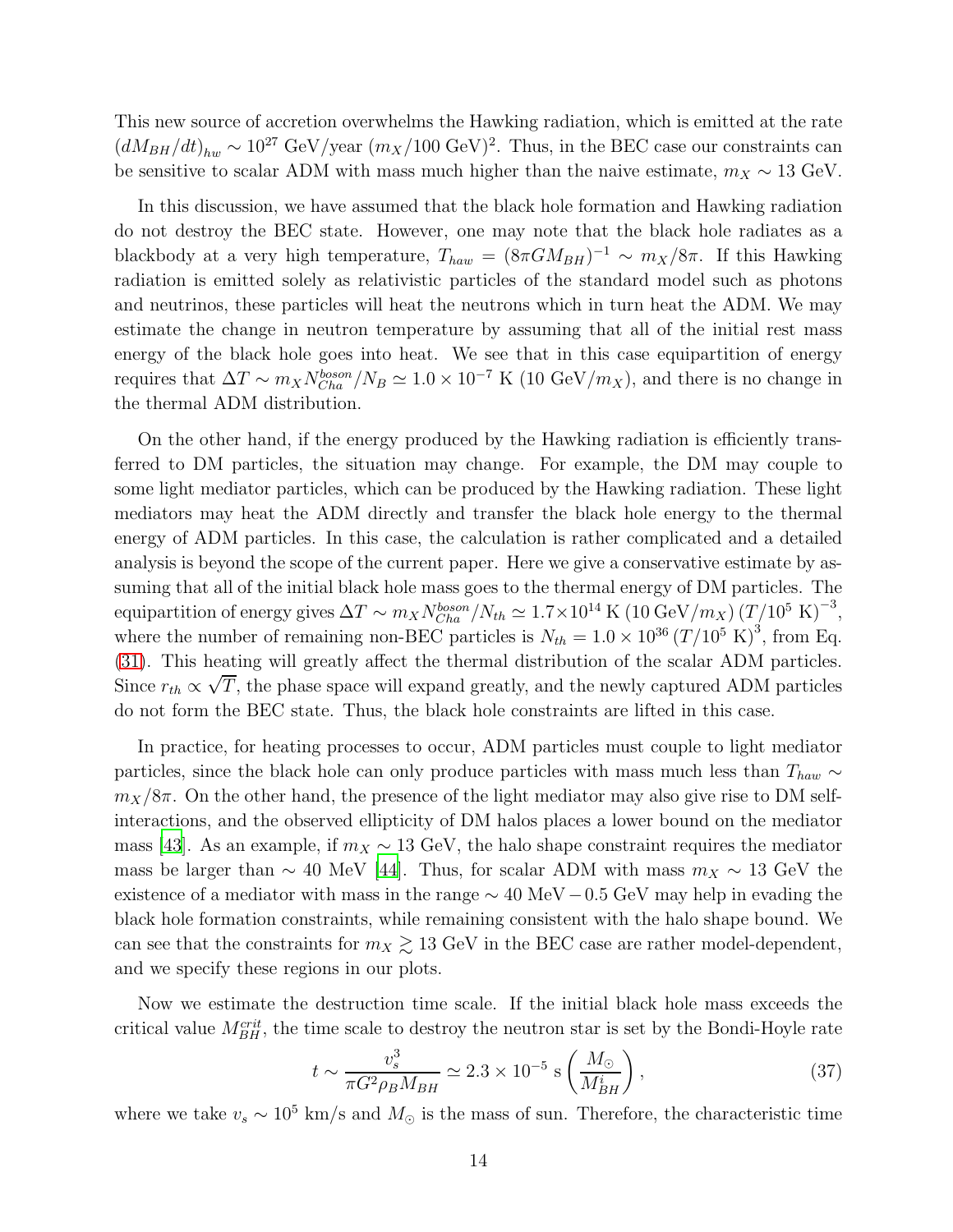scale is  $t \sim 17$  years  $(m_X/100 \text{ GeV})^{3/2} (10^5 \text{ K}/T)^{3/2}$  and  $5.4 \times 10^6$  years  $(m_X/\text{GeV})$  for the non-BEC case and BEC case, respectively, which we note is much shorter than the typical old neutron star age  $\sim 10^{10}$  years.

## VI. OBSERVATIONAL CONSTRAINTS

So far, we have gone through the conditions for the captured scalar ADM particles to form a black hole. Such a black hole can destroy the host neutron star. We can see that these conditions are easily satisfied if the ADM particles have a sizable scattering cross section with neutrons. However, we observe many old neutron stars near the solar system and in globular clusters. Therefore, these observed old neutrons stars constrain the ADM-neutron scattering cross section. In this section, we proceed to derive upper bounds on the ADMneutron scattering cross section for a given ADM mass. In Secs. VIA (VIB) we first derive constraints on  $\sigma_n$  by assuming fiducial neutron star parameters for the case without (with) Bose-Einstein condensation. In Sec. [VI C,](#page-17-0) we apply these bounds to observed neutron stars in the solar neighborhood and in the globular cluster M4.

## <span id="page-14-0"></span>A. Constraints on DM-neutron cross section without Bose-Einstein condensation

We first discuss constraints in the absence of BEC formation; this gives rise to conservative constraints in the low-mass range but is more stringent for high masses, where BECs do not readily form. Since in this case  $N_{self} > N_{Cha}^{boson}$  for  $m_X \leq 10^{17} \text{ GeV} (T/10^5 \text{ K})^3$ , gravitational collapse occurs as soon as DM particles start self-gravitating. In order to avoid the destruction of neutron stars, we demand  $N_X < N_{self}$  and get an upper bound on DM-neutron scattering cross section  $\sigma_n$ . For DM with mass  $m_X \gtrsim 1$  GeV we derive the following bound on  $\sigma_n$  using Eqs. [\(16\)](#page-6-0) and [\(24\)](#page-8-2) and requiring that the host neutron star is not destroyed over the course of its lifetime  $t$ 

<span id="page-14-1"></span>
$$
\sigma_n < 4.4 \times 10^{-48} \, \text{cm}^2 \left( \frac{10^3 \, \text{GeV}/\text{cm}^3}{\rho_X} \cdot \frac{10^{10} \, \text{years}}{t} \right) \left( \frac{100 \, \text{GeV}}{m_X} \cdot \frac{T}{10^5 \, \text{K}} \right)^{3/2} . \tag{38}
$$

For  $m_X \lesssim 1$  GeV, the bound on  $\sigma_n$  is

<span id="page-14-2"></span>
$$
\sigma_n < 9.3 \times 10^{-46} \, \text{cm}^2 \left( \frac{10^6 \, \text{GeV}/\text{cm}^3}{\rho_X} \cdot \frac{10^{10} \, \text{years}}{t} \right) \left( \frac{0.1 \, \text{GeV}}{m_X} \right)^{5/2} \left( \frac{T}{10^5 \, \text{K}} \right)^{3/2} . \tag{39}
$$

Since the capture rate saturates when the DM-neutron scattering cross section is larger than  $\sigma_{max} \simeq 2.1 \times 10^{-45}$  cm<sup>2</sup>, the upper bound on  $\sigma_n$  is only valid when the value of the right-hand side of Eq. [\(38\)](#page-14-1) and Eq. [\(39\)](#page-14-2) is smaller than  $\sigma_{max}$ . Because the capture and thermalization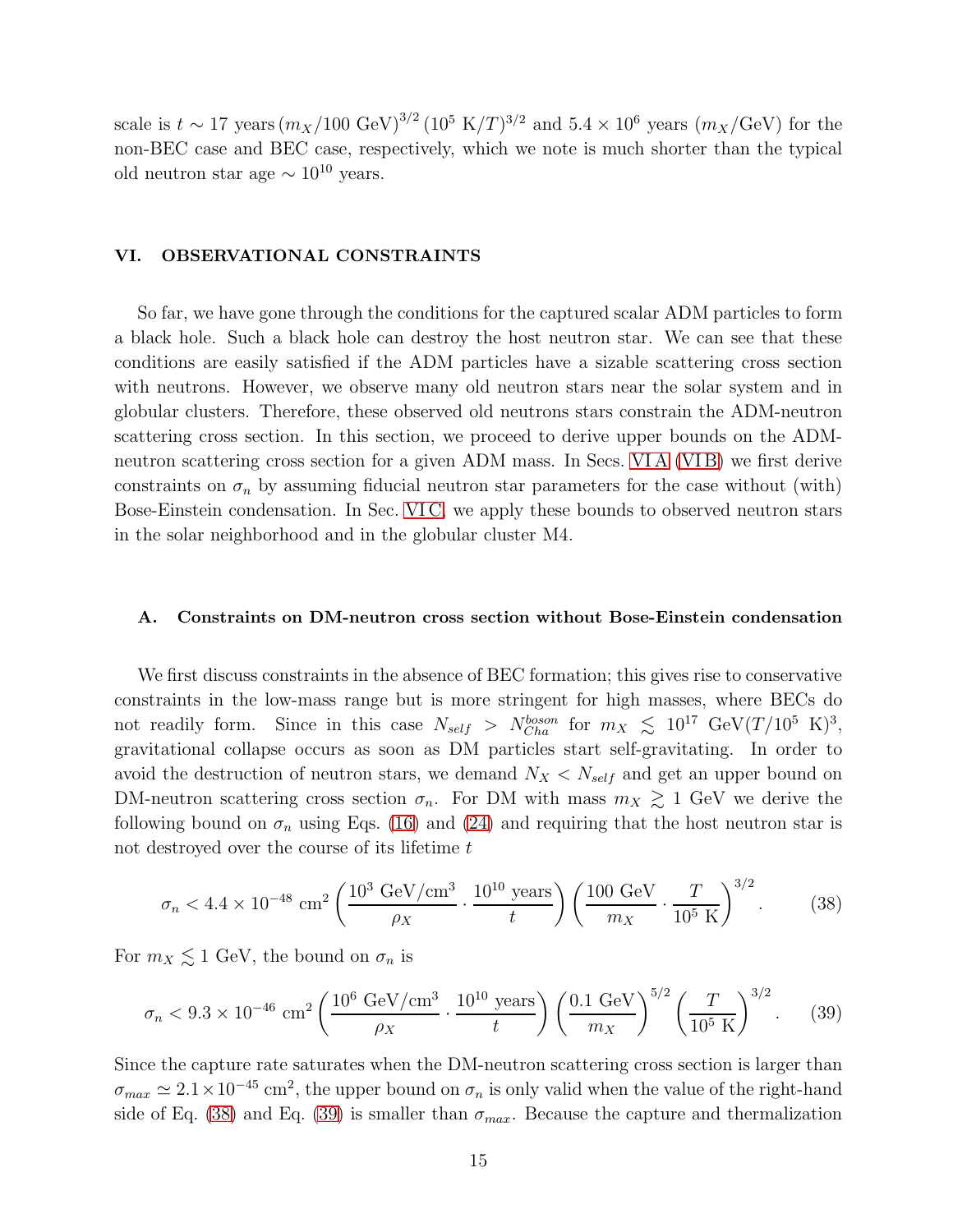processes do not distinguish between spin-dependent and spin-independent cross sections, the bound on  $\sigma_n$  applies to both cases.

We depict the constraints from requiring neutron star survival in the left panel of Fig.  $(1)$ with various values of the DM density. We take the central temperature as  $10<sup>5</sup>$  K and neutron star age to be  $10^{10}$  years. The most prominent qualitative feature, the sharp vertical cutoff, corresponds to cross sections  $\sigma_n \simeq 2.1 \times 10^{-45}$  cm<sup>2</sup>. Here, the geometric cross section limits the capture of DM particles, so we cannot constrain the interaction cross section for the mass below the cutoff. Furthermore, without a BEC, we can constrain scalar ADM with mass  $m_X \lesssim 100$  MeV only if the DM density  $\rho_X \gtrsim 10^6$  GeV/cm<sup>3</sup>. One may find regions with such high DM density near the galactic center. As we discussed before, if the DM mass is less than  $\sim$  1 GeV, the capture rate is reduced due to the neutron degeneracy effect, which is indicated by the change in slope of the curve with  $\rho_X = 10^6 \text{ GeV/cm}^3$  when  $m_X \lesssim 1 \text{ GeV}$ . For DM mass  $m_X \gtrsim 10^6$  GeV, the factor  $B^2$  in Eq. [\(12\)](#page-5-0) falls below 1 and the capture probability through a single scatter becomes lower, as shown by the bump in the left panel of the figure. In the hatched region, DM particles cannot thermalize with the surrounding neutrons within the age of neutron star as discussed in Sec. IV A. In this region, the captured DM does not necessarily distribute within the small thermal radius of the neutron star core, and the bound does not apply. In the cross-hatched region, the initial black hole mass is so small that it can evaporate due to the Hawking radiation as shown in Sec. V A. In the square-hatched region, the Hawking radiation may interfere with DM accretion, and the black hole will evaporate in some case as discussed in Sec. V B.

We can also estimate the analogous bound from white dwarf stars. Typical white dwarf parameters are [\[45](#page-23-0)]: mass ~ 0.7  $M_{\odot}$ , radius ~ 6.3 × 10<sup>3</sup> km, density ~ 10<sup>6</sup> g/cm<sup>3</sup>, central temperature  $\sim 10^7$  K and escape velocity  $\sim 6 \times 10^3$  km/s. White dwarfs are composed of carbon and oxygen; we make the conservative assumption that the white dwarf is entirely composed of carbon. We find that the white dwarf bound on  $\sigma_n$  is about 9 orders of magnitude weaker than the limit derived for typical neutron stars.

## <span id="page-15-0"></span>B. Constraints on DM-neutron cross section with Bose-Einstein condensation

If the captured scalar ADM does form a BEC, the constraints on the DM-neutron cross section become stronger. This is because  $N_{BEC} \leq N_{self}$  for the DM mass less than a few TeV, dependent on the central temperature  $T$ . In this case, self-gravitation and gravitational collapse will occur more quickly due to the heightened density of the ADM.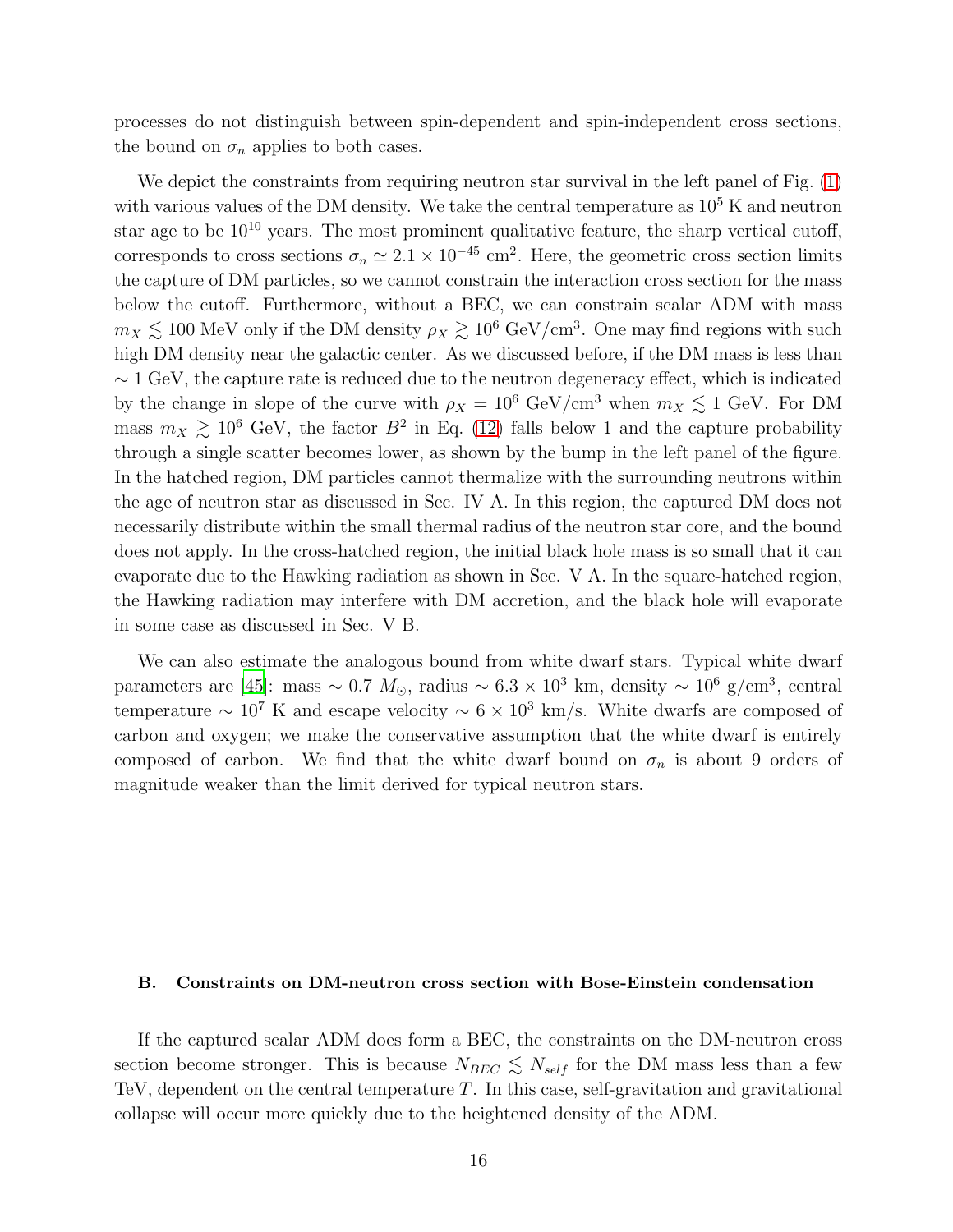

<span id="page-16-0"></span>Figure 1. Regions (gray) of DM-neutron scattering cross section in which accumulated scalar ADM forms a black hole. We have  $\rho_X = 0.1 \text{ GeV/cm}^3$  along the dotted red lines, which is approximately the DM density in the solar neighborhood. In the left panel, we assume a BEC does not form and all captured DM particles become self-gravitating and collapse. In the right panel, we assume a BEC does form and DM particles in the BEC ground-state collapse and form a black hole. We take the neutron star age to be  $10^{10}$  years with a central temperature  $10^5$  K. In the diagonally shaded regions, DM particles cannot thermalize with neutrons within the age of neutron star. In the diagonally cross-hatched region, the black hole can evaporate due to the Hawking radiation. In the square-hatched regions, Hawking radiation may interfere with DM accretion by heating the thermalized DM, and in some cases the black hole can evaporate (see discussion in Sec. V). In these hatched regions, the bounds are lifted. The black regions are excluded by recent CDMS results (spin-independent) [\[13\]](#page-21-6).

For  $m_X \gtrsim 1$  GeV, the requirement  $N_X \lesssim N_{BEC}$  gives

$$
\sigma_n \lesssim 9.1 \times 10^{-54} \text{ cm}^2 \left( \frac{10^3 \text{ GeV/cm}^3}{\rho_X} \cdot \frac{10^{10} \text{ years}}{t} \right) \left( \frac{m_X}{100 \text{ GeV}} \right) \times \left[ 1.5 \times 10^{-2} \left( \frac{100 \text{ GeV}}{m_X} \right)^2 + \left( \frac{T}{10^5 \text{ K}} \right)^3 \right]. \tag{40}
$$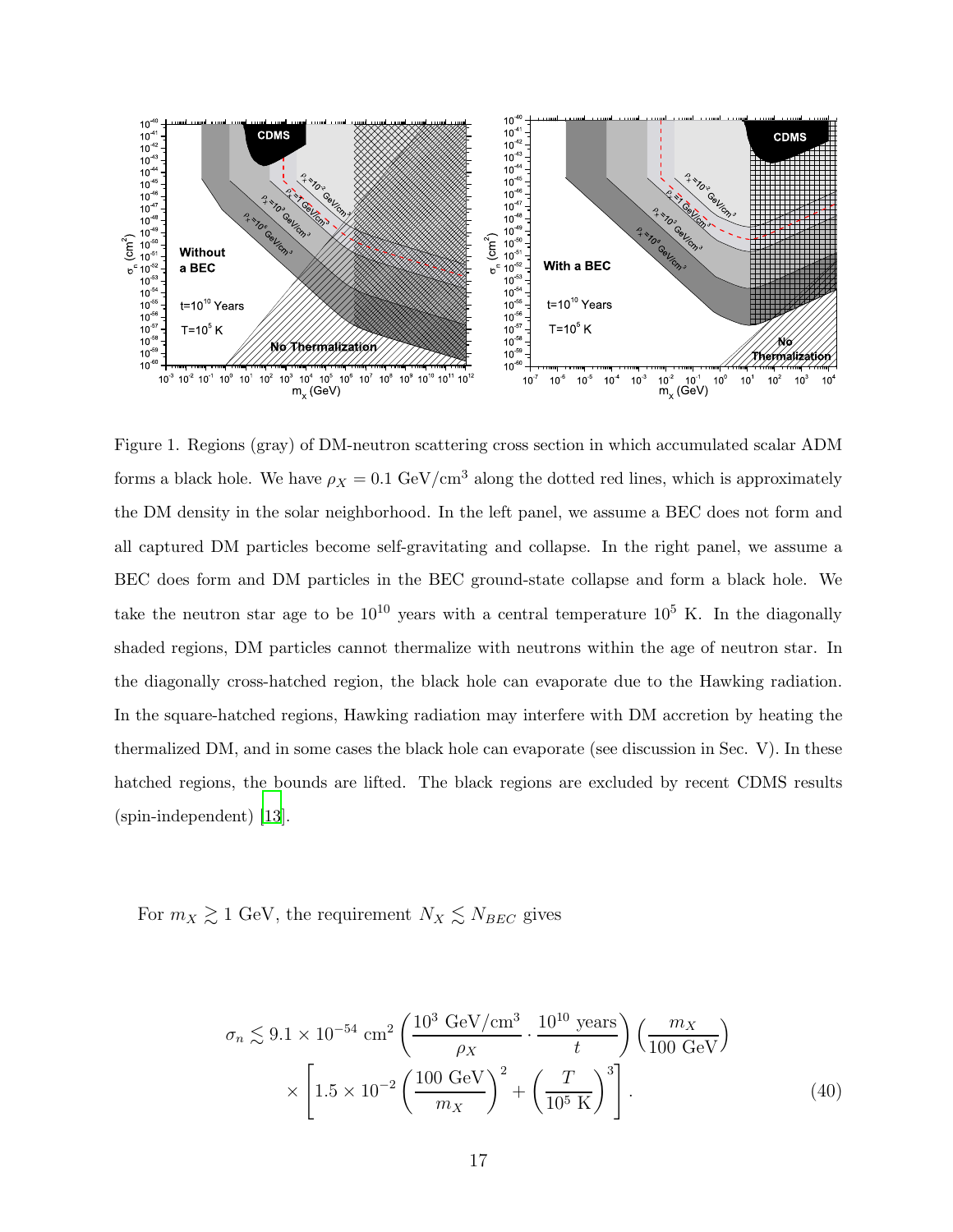In the case of  $m_X \lesssim 1$  GeV, the upper limit on  $\sigma_n$  is given by

$$
\sigma_n \lesssim 6.2 \times 10^{-56} \text{ cm}^2 \left( \frac{10^3 \text{ GeV/cm}^3}{\rho_X} \cdot \frac{10^{10} \text{ years}}{t} \right) \times \left[ 1.5 \times 10^4 \left( \frac{0.1 \text{ GeV}}{m_X} \right)^2 + \left( \frac{T}{10^5 \text{ K}} \right)^3 \right]. \tag{41}
$$

Again, we derive bounds by requiring that the host star is not destroyed by the gravitational collapse of the ADM.

In the right panel of Fig.  $(1)$ , we display the DM-neutron scattering cross section with various values of the DM density that satisfy  $N_X \gtrsim N_{BEC}$ . For  $m_X \lesssim 10$  GeV, the BEC forms before the Chandrasekhar mass is reached, while for  $m_X \gtrsim 10 \text{ GeV}$ , the Chandrasekhar mass is reached before the BEC forms, so that collapse of the DM to a black hole occurs as soon as the BEC forms. The change in the slope of the curves around  $m_X \sim 1$  GeV is a combination of this effect with a decreased capture efficiency below  $m_X \sim 1$  GeV. We can see the formation of the BEC significantly improves the bound for light ADM. As an example, we see that for  $\rho_X = 1 \text{ GeV/cm}^3$ , BEC formation strengthens the constraint as long as  $m_X \lesssim 13$  GeV, while for higher masses the entire mass of ADM becomes self-gravitating before BEC formation occurs.

# <span id="page-17-0"></span>C. Constraints from observed pulsars

Now we consider the observations of a few relatively cold and old neutron stars that can provide tests of this effect. PSR J0437-4715 is a nearby pulsar at a distance of about  $139 \pm 3$  pc from the solar system. The surface temperature is  $T_e = 1.2 \times 10^5$  K [\[46](#page-23-1)]. When its secular motion is accounted for, calculations indicate its age is  $6.69 \times 10^9$  years [\[47](#page-23-2)]. Another nearby pulsar is PSR J2124-3358, located 270 pc away from us with a surface temperature  $T_e < 4.6 \times 10^5$  K [\[46](#page-23-1)]. Its age is  $7.81 \times 10^9$  years [\[47\]](#page-23-2).

For these nearby pulsars, we can calculate the central temperature from the surface temperature  $T_e$  by using the analytical formula [\[48\]](#page-23-3)

$$
T \simeq 1.288 \times 10^8 \text{ K} \left[ \frac{10^{14} \text{ cm/s}}{g_s} \left( \frac{T_e}{10^6 \text{ K}} \right)^4 \right]^{0.455},\tag{42}
$$

where  $g_s = GM_n/R_n^2$  is the surface gravity and we take  $g_s \simeq 1.7 \times 10^{14}$  cm/s<sup>2</sup> for  $M_n =$ 1.44  $M_{\odot}$  and  $R_n = 10.6$  km. We find the central temperature is  $2.1 \times 10^6$  K and  $2.5 \times$ 10<sup>7</sup> K for J0437-4715 and J2124-3358, respectively. We take the ambient DM density to be  $0.3 \text{ GeV/cm}^3$ , because these pulsars are in our relative neighborhood.

In Fig. [\(2\)](#page-18-0), we show the constraints on the DM-nucleon scattering cross section of the scalar ADM from the nearby pulsars J0437-4715 (left panel) and J2124-3358 (right panel).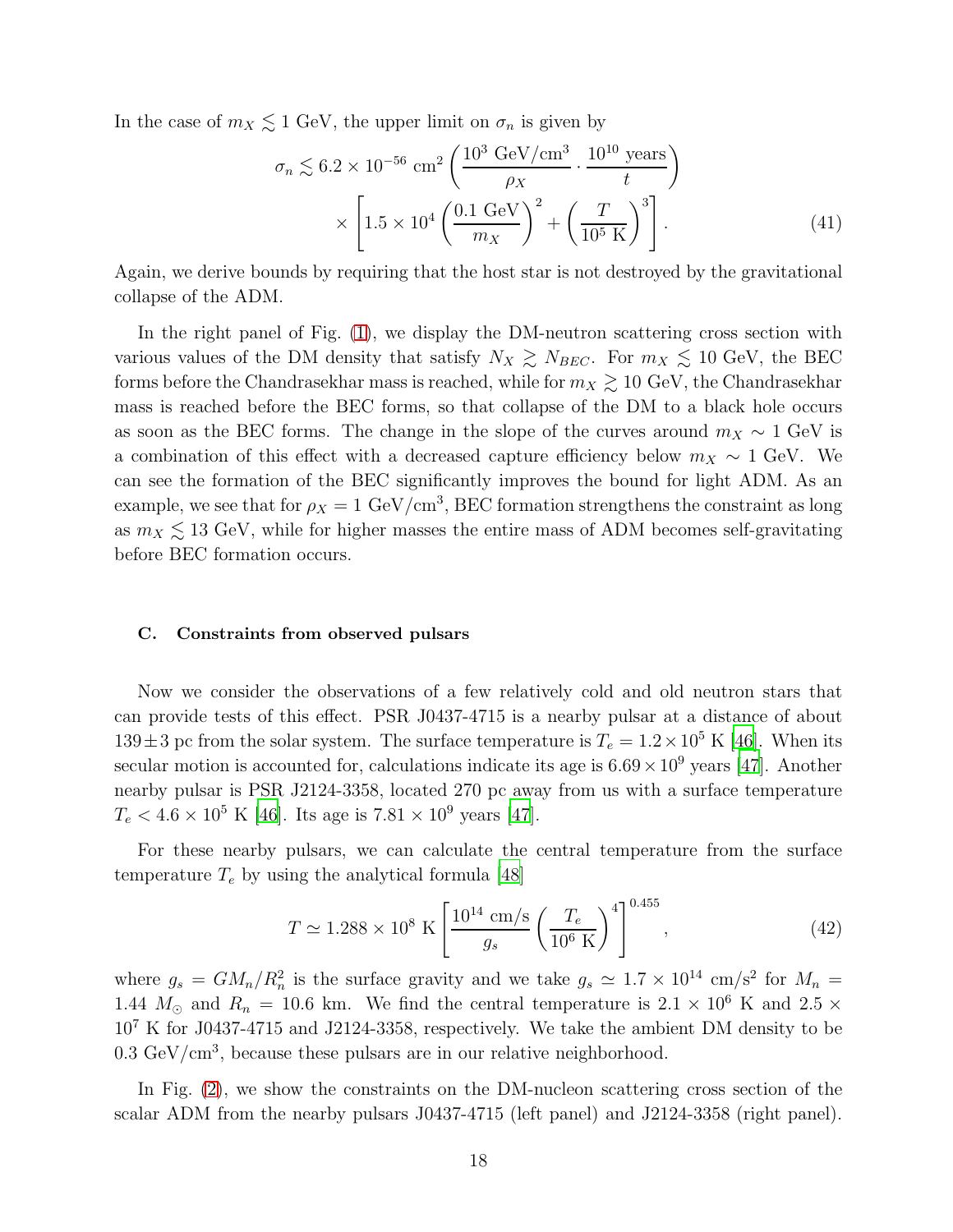

<span id="page-18-0"></span>Figure 2. Regions (colored) excluded by the nearby pulsars J0437-4715 (left) and J2124-3358 (right). The shaded, diagonal and square cross-hatched, and black regions are as in Fig. [\(1\)](#page-16-0). In hatched regions, the bounds are lifted.

We can see that J0437-4715 can constrain scalar ADM with  $m_X \gtrsim 10$  TeV without a BEC. With the formation of a BEC, it is also sensitive to the mass range  $m_X \sim 5 \text{ MeV} - 13 \text{ GeV}$ . The captured scalar ADM cannot form a BEC in the pulsar J2124-3358. This is because it has a relatively high central temperature, and the formation of a BEC requires a DM-nucleon cross section larger than the saturation cross section  $\sigma_{max} \simeq 2.1 \times 10^{-45}$  cm<sup>2</sup>.

Since the bound is sensitive to the DM density, we also consider neutron stars in regions with high  $\rho_X$ . Globular clusters possibly offer this type of environment, and observations of Pulsar B1620-26 place it in the globular cluster M4 [\[49\]](#page-23-4) with an age of  $2.82 \times 10^8$  years [\[46](#page-23-1)]. Since it is far away from us, its surface temperature is unknown, and we are not able to calculate its central temperature. In our analysis, we take  $T = 10^6$  K as a reasonable approximation due to its advanced age. We take  $\rho_X = 10^3$  GeV/cm<sup>3</sup> for the DM density and  $\bar{v} = 20$  km/s, motivated by discussions in Refs. [\[25](#page-22-2), [38](#page-22-11)]. Note that the exact value of DM density in globular clusters is unknown. Globular clusters are baryon-dominated systems, and currently there is no evidence that DM is present in these systems; see Ref. [\[50](#page-23-5)] for simulations of DM content in globular clusters. In Fig. [\(3\)](#page-19-0), we show the constraints on the DM-nucleon scattering cross section of scalar ADM from the pulsar B1620-26 in the globular cluster M4. Note that when the DM mass is larger than  $\sim 4.7 \times 10^3$  GeV,  $N_{BEC} \gtrsim N_{self}$ and all captured DM particles collapse before a BEC forms.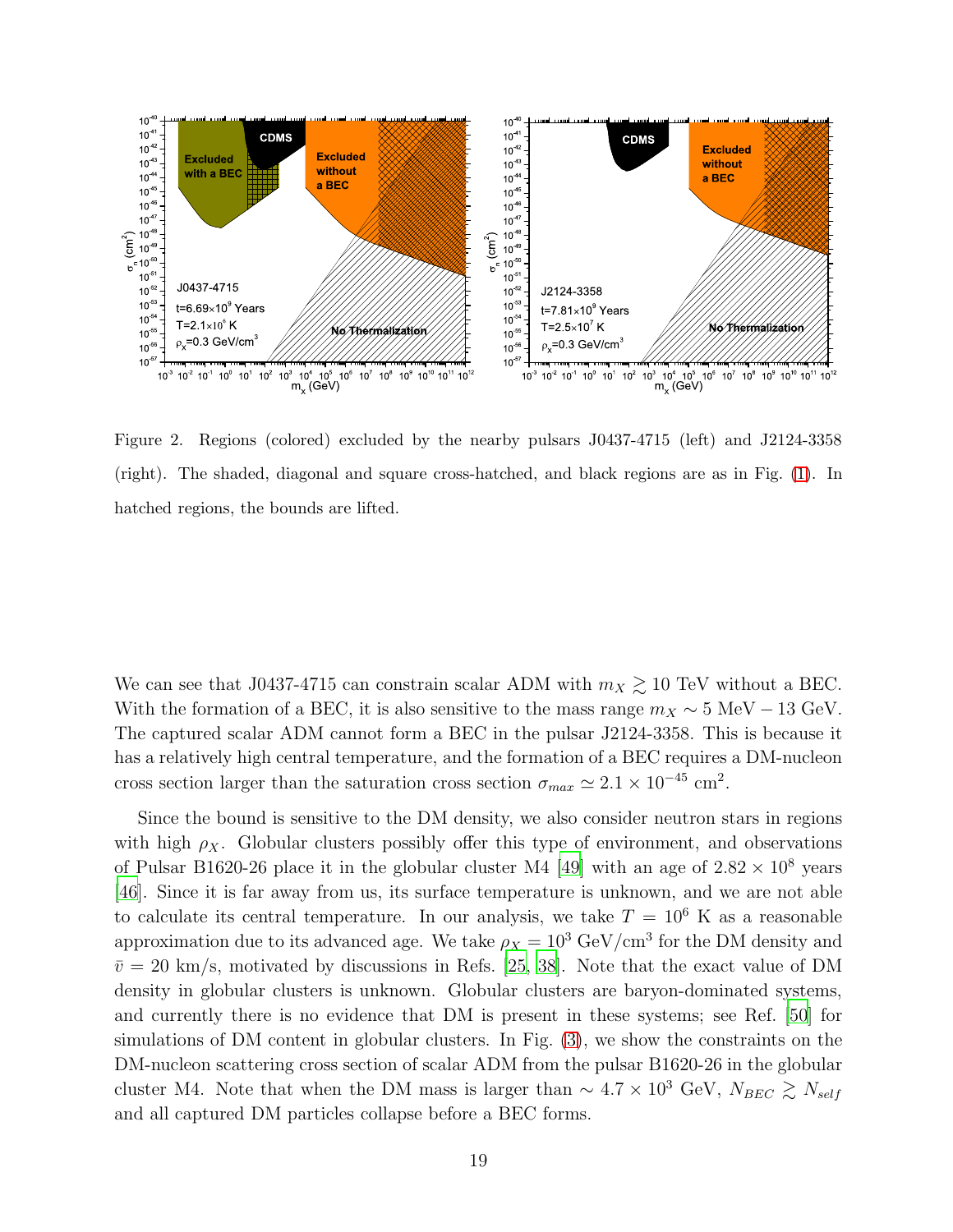

<span id="page-19-0"></span>Figure 3. Regions (colored) excluded by the pulsar B1620-26 in the globular cluster M4. Note the globular cluster M4 is a baryon-dominated system, and there may in fact be no dark matter in this system. Here, we take  $\rho_X = 10^3$  GeV/cm<sup>3</sup> motivated by numerical results in Refs. [\[25](#page-22-2), [38](#page-22-11)]. The shaded, diagonal and square cross hatched, and black regions are as in Fig. [\(1\)](#page-16-0). In hatched regions, the bounds are lifted.

#### VII. CONCLUSIONS

We have studied the consequences of scalar ADM accumulation in neutron stars. Neutron stars have high density and are ideal objects for capturing DM at high rates. Since ADM does not self-annihilate, a high mass of DM can accrete in the neutron star, and, lacking Fermi degeneracy pressure, rapidly self-gravitate and exceed the Chandrasekhar limit. Furthermore, the formation of a BEC increases the density of the ADM by several orders of magnitude, which greatly accelerates the onset of gravitational collapse and considerably strengthens the constraints in certain regions of parameter space. For high dark matter mass, which corresponds to a low initial black hole mass, Hawking radiation can weaken the constraints. In the absence of light messenger particles, this effect is quite limited in scope, but if the black hole can heat the ADM directly it may affect a larger range of parameters.

We have computed the size of all of these effects and found that some presently observed pulsars constrain scalar ADM far more tightly than what is currently possible with direct detection experiments. These constraints are stronger even than the upcoming generation of experiments. We also note that these constraints can be significantly improved in the future with observations of old pulsars in regions of DM density greater than  $10^3 \text{ GeV/cm}^3$ .

Note added: Since the first version of our paper appeared, [\[51](#page-23-6)] was written. In the case where a BEC forms and Hawking radiation is important, the authors of [\[51\]](#page-23-6) find that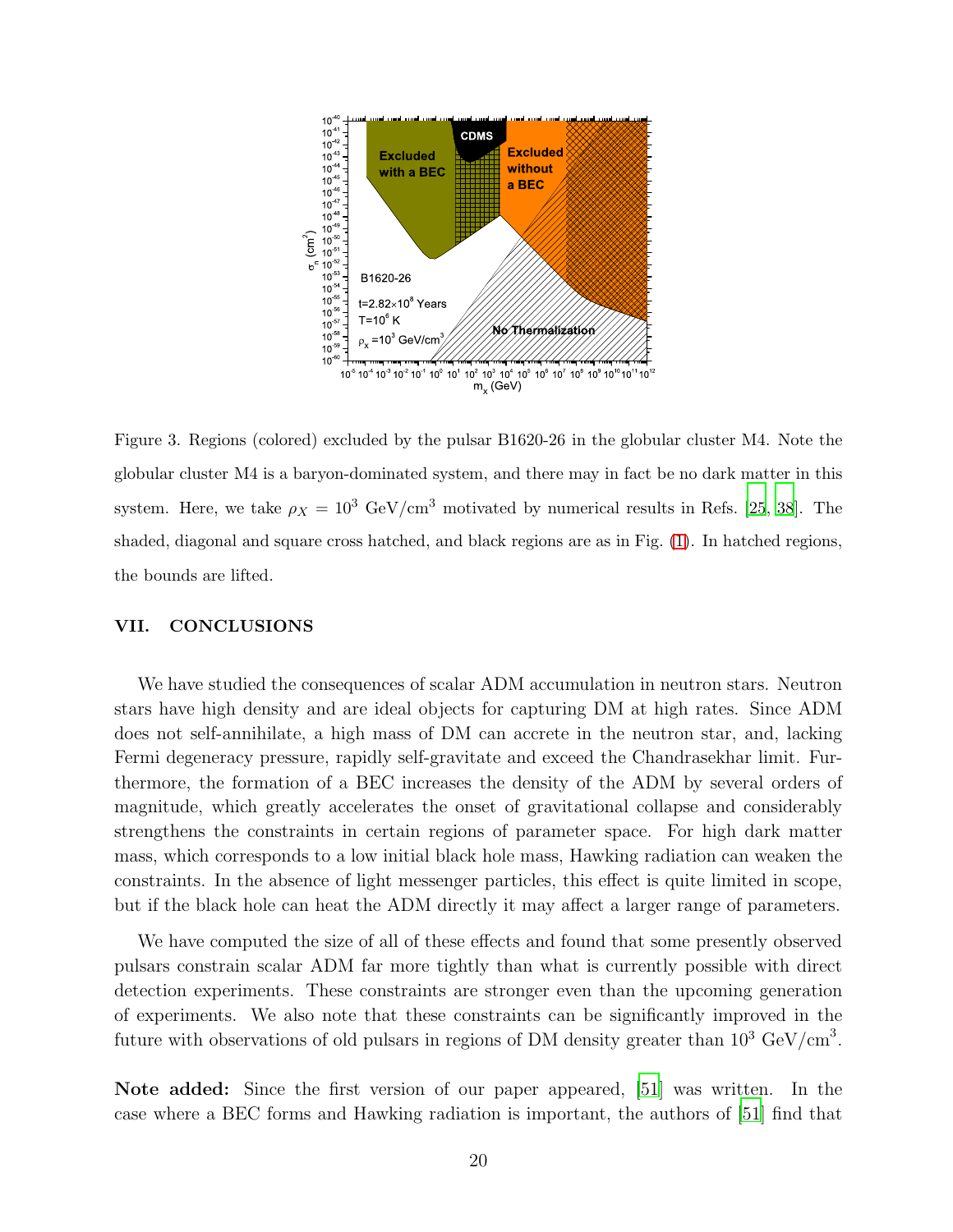scalar ADM with mass  $\sim 0.75 \text{ MeV} - 16 \text{ GeV}$  is excluded by nearby neutron stars if the scattering cross section with neutrons is sizable. Our results exclude scalar ADM in the mass range  $\sim 5 \text{ MeV} - 13 \text{ GeV}$  in the same scenario. The discrepancy in the low-mass limit comes about because we take into account the neutron degeneracy effects on the capture rate. This is important for DM mass below  $\sim 1$  GeV.

- <span id="page-20-0"></span>[1] G. Jungman, M. Kamionkowski, K. Griest, Phys. Rept. 267, 195-373 (1996). [\[hep-ph/9506380\]](http://arxiv.org/abs/hep-ph/9506380). G. Bertone, D. Hooper, J. Silk, Phys. Rept. 405, 279-390 (2005). [\[hep-ph/0404175\]](http://arxiv.org/abs/hep-ph/0404175). J. L. Feng, [\[arXiv:1003.0904](http://arxiv.org/abs/1003.0904) [astro-ph.CO]].
- <span id="page-20-1"></span>[2] S. Nussinov, Phys. Lett. B165, 55 (1985). S. M. Barr, R. S. Chivukula and E. Farhi, Phys. Lett. B 241, 387 (1990). S. M. Barr, Phys. Rev. D 44, 3062 (1991). D. B. Kaplan, Phys. Rev. Lett. 68, 741 (1992).
- <span id="page-20-2"></span>[3] R. Kitano and I. Low, Phys. Rev. D 71, 023510 (2005) [\[arXiv:hep-ph/0411133\]](http://arxiv.org/abs/hep-ph/0411133).
- <span id="page-20-3"></span>[4] D. E. Kaplan, M. A. Luty and K. M. Zurek, Phys. Rev. D 79, 115016 (2009) [\[arXiv:0901.4117](http://arxiv.org/abs/0901.4117) [hep-ph]].
- <span id="page-20-4"></span>[5] H. An, S. L. Chen, R. N. Mohapatra and Y. Zhang, JHEP 1003, 124 (2010) [\[arXiv:0911.4463](http://arxiv.org/abs/0911.4463) [hep-ph]]. P. H. Gu, Phys. Rev. D 81, 095002 (2010) [\[arXiv:1001.1341](http://arxiv.org/abs/1001.1341) [hep-ph]]. B. Feldstein and A. L. Fitzpatrick, JCAP 1009, 005 (2010) [\[arXiv:1003.5662](http://arxiv.org/abs/1003.5662) [hep-ph]]. J. Shelton and K. M. Zurek, Phys. Rev. D 82, 123512 (2010) [\[arXiv:1008.1997](http://arxiv.org/abs/1008.1997) [hep-ph]]. H. Davoudiasl, D. E. Morrissey, K. Sigurdson and S. Tulin, Phys. Rev. Lett. 105, 211304 (2010) [\[arXiv:1008.2399](http://arxiv.org/abs/1008.2399) [hep-ph]]. N. Haba and S. Matsumoto, [arXiv:1008.2487](http://arxiv.org/abs/1008.2487) [hep-ph]. E. J. Chun, [arXiv:1009.0983](http://arxiv.org/abs/1009.0983) [hep-ph]. P. H. Gu, M. Lindner, U. Sarkar and X. Zhang, [arXiv:1009.2690](http://arxiv.org/abs/1009.2690) [hep-ph]. M. Blennow, B. Dasgupta, E. Fernandez-Martinez and N. Rius, [arXiv:1009.3159](http://arxiv.org/abs/1009.3159) [hep-ph]. J. McDonald, [arXiv:1009.3227](http://arxiv.org/abs/1009.3227) [hep-ph]. S. R. Behbahani, M. Jankowiak, T. Rube and J. G. Wacker, [arXiv:1009.3523](http://arxiv.org/abs/1009.3523) [hep-ph]. L. J. Hall, J. March-Russell and S. M. West, [arXiv:1010.0245](http://arxiv.org/abs/1010.0245) [hep-ph]. R. Allahverdi, B. Dutta and K. Sinha, [arXiv:1011.1286](http://arxiv.org/abs/1011.1286) [hepph]. B. Dutta and J. Kumar, [arXiv:1012.1341](http://arxiv.org/abs/1012.1341) [hep-ph]. J. J. Heckman and S. J. Rey, [arXiv:1102.5346](http://arxiv.org/abs/1102.5346) [hep-th]. M. T. Frandsen, S. Sarkar and K. Schmidt-Hoberg, [arXiv:1103.4350](http://arxiv.org/abs/1103.4350) [hep-ph].
- <span id="page-20-5"></span>[6] T. Cohen, D. J. Phalen, A. Pierce and K. M. Zurek, Phys. Rev. D 82, 056001 (2010)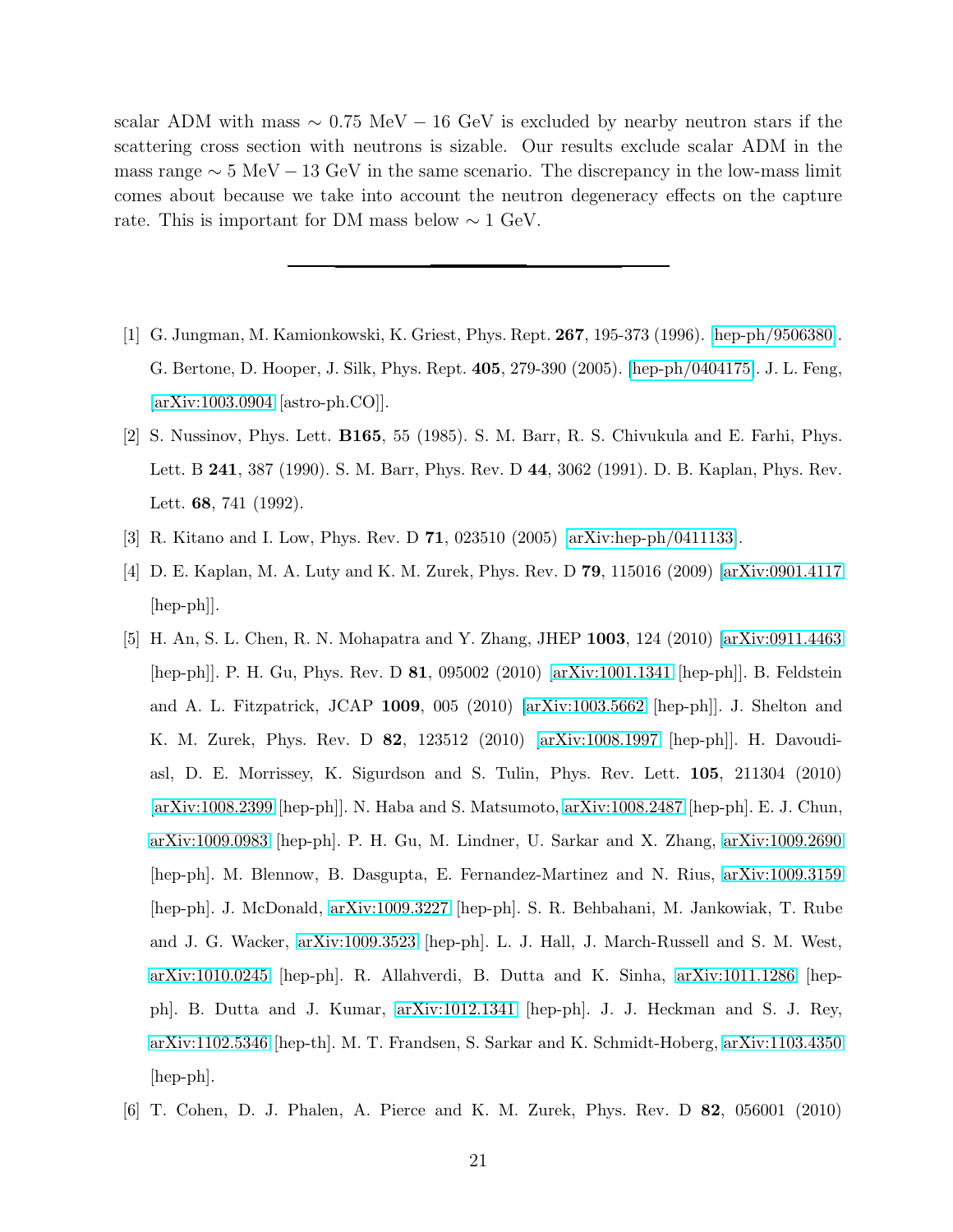$\arXiv:1005.1655$  [hep-ph]].

- <span id="page-21-0"></span>[7] Z. Kang, J. Li, T. Li, T. Liu, J. Yang, [\[arXiv:1102.5644](http://arxiv.org/abs/1102.5644) [hep-ph]].
- <span id="page-21-1"></span>[8] R. Bernabei et al. [DAMA Collaboration], Eur. Phys. J. C 56, 333 (2008) [\[arXiv:0804.2741](http://arxiv.org/abs/0804.2741) [astro-ph]].
- <span id="page-21-3"></span><span id="page-21-2"></span>[9] C. E. Aalseth et al. [CoGeNT collaboration], [arXiv:1002.4703](http://arxiv.org/abs/1002.4703) [astro-ph.CO].
- [10] D. Hooper, J. March-Russell, S. M. West, Phys. Lett. B605, 228-236 (2005). [\[hep-ph/0410114\]](http://arxiv.org/abs/hep-ph/0410114). S. B. Gudnason, C. Kouvaris, F. Sannino, Phys. Rev. D74, 095008 (2006). [\[hep-ph/0608055\]](http://arxiv.org/abs/hep-ph/0608055). R. Foadi, M. T. Frandsen, F. Sannino, Phys. Rev. D80, 037702 (2009). [\[arXiv:0812.3406](http://arxiv.org/abs/0812.3406) [hepph]]. G. D. Kribs, T. S. Roy, J. Terning and K. M. Zurek, Phys. Rev. D 81, 095001 (2010) [\[arXiv:0909.2034](http://arxiv.org/abs/0909.2034) [hep-ph]]. M. R. Buckley and L. Randall, [arXiv:1009.0270](http://arxiv.org/abs/1009.0270) [hep-ph]. N. Haba, S. Matsumoto and R. Sato, [arXiv:1101.5679](http://arxiv.org/abs/1101.5679) [hep-ph]. E. J. Chun, [arXiv:1102.3455](http://arxiv.org/abs/1102.3455) [hep-ph]. M. L. Graesser, I. M. Shoemaker and L. Vecchi, [arXiv:1103.2771](http://arxiv.org/abs/1103.2771) [hep-ph].
- <span id="page-21-5"></span><span id="page-21-4"></span>[11] T. Cohen and K. M. Zurek, Phys. Rev. Lett. 104, 101301 (2010) [\[arXiv:0909.2035](http://arxiv.org/abs/0909.2035) [hep-ph]].
- <span id="page-21-6"></span>[12] A. Falkowski, J. T. Ruderman, T. Volansky, [arXiv:1101.4936](http://arxiv.org/abs/1101.4936) [hep-ph].
- [13] Z. Ahmed et al. [The CDMS-II Collaboration], Science 327, 1619 (2010) [\[arXiv:0912.3592](http://arxiv.org/abs/0912.3592) [astro-ph.CO]].
- [14] J. Angle et al. [XENON Collaboration], Phys. Rev. Lett. 100, 021303 (2008) [\[arXiv:0706.0039](http://arxiv.org/abs/0706.0039) [astro-ph]].
- <span id="page-21-7"></span>[15] V. N. Lebedenko et al., Phys. Rev. D 80, 052010 (2009) [\[arXiv:0812.1150](http://arxiv.org/abs/0812.1150) [astro-ph]].
- <span id="page-21-8"></span>[16] M. Beltran, D. Hooper, E. W. Kolb and Z. C. Krusberg, Phys. Rev. D 80, 043509 (2009) [\[arXiv:0808.3384](http://arxiv.org/abs/0808.3384) [hep-ph]].
- [17] Q. H. Cao, C. R. Chen, C. S. Li and H. Zhang, [arXiv:0912.4511](http://arxiv.org/abs/0912.4511) [hep-ph].
- [18] J. Goodman, M. Ibe, A. Rajaraman, W. Shepherd, T. M. P. Tait and H. B. Yu, Phys. Lett. B 695, 185 (2011) [\[arXiv:1005.1286](http://arxiv.org/abs/1005.1286) [hep-ph]]. J. Goodman, M. Ibe, A. Rajaraman, W. Shepherd, T. M. P. Tait and H. B. Yu, Phys. Rev. D 82, 116010 (2010) [\[arXiv:1008.1783](http://arxiv.org/abs/1008.1783) [hep-ph]].
- <span id="page-21-9"></span>[19] Y. Bai, P. J. Fox and R. Harnik, JHEP 1012, 048 (2010) [\[arXiv:1005.3797](http://arxiv.org/abs/1005.3797) [hep-ph]]. P. J. Fox, R. Harnik, J. Kopp, Y. Tsai, [\[arXiv:1103.0240](http://arxiv.org/abs/1103.0240) [hep-ph]].
- <span id="page-21-10"></span>[20] W. H. Press and D. N. Spergel, Astrophys. J. 296, 679 (1985).
- <span id="page-21-12"></span>[21] A. Gould, Astrophys. J. 321, 560 (1987). A. Gould, Astrophys. J. 321, 571 (1987).
- <span id="page-21-11"></span>[22] K. Griest and D. Seckel, Nucl. Phys. B 283, 681 (1987) [Erratum-ibid. B 296, 1034 (1988)].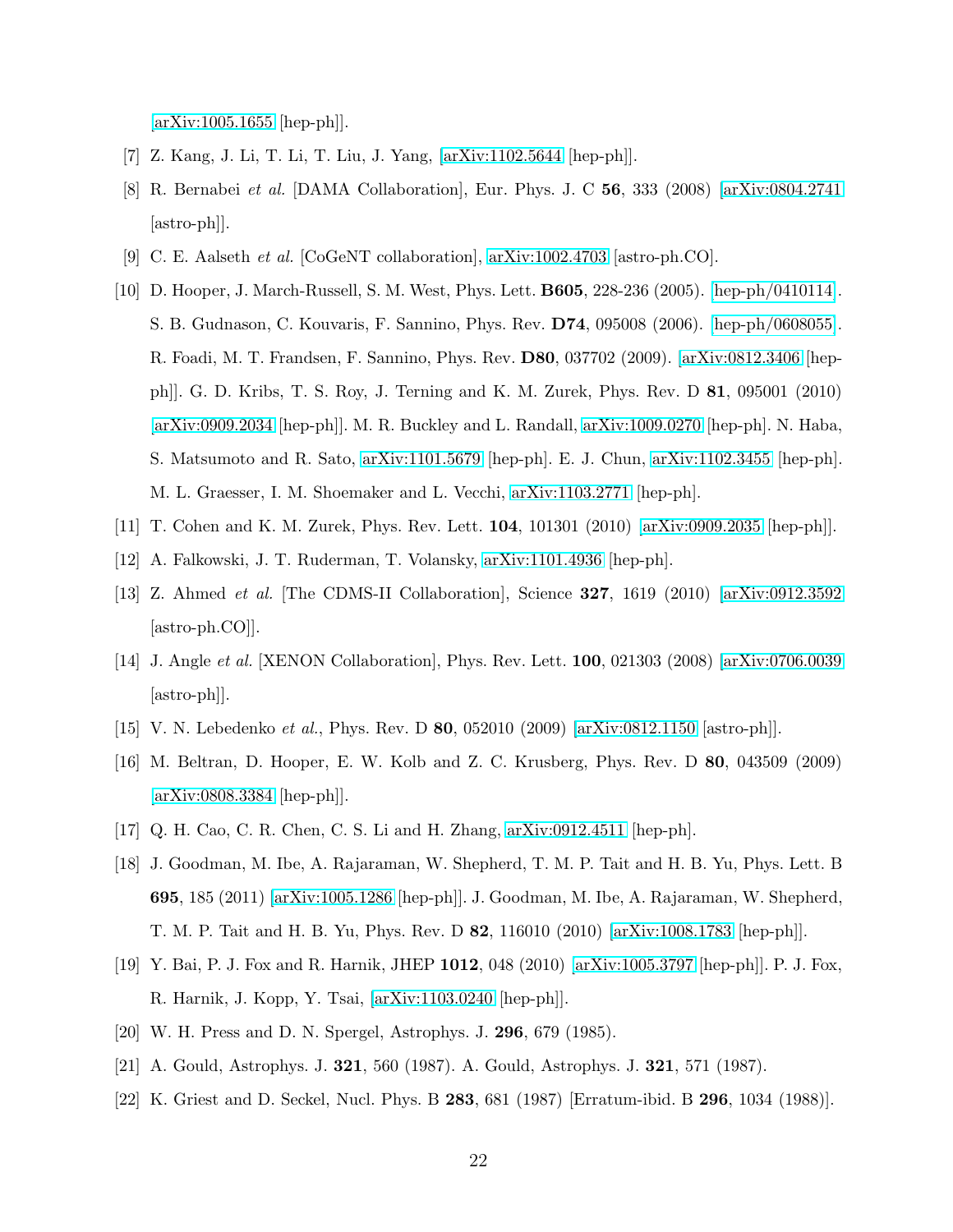- <span id="page-22-0"></span>[23] D. Spolyar, K. Freese and P. Gondolo, Phys. Rev. Lett. 100, 051101 (2008) [\[arXiv:0705.0521](http://arxiv.org/abs/0705.0521) [astro-ph]].
- <span id="page-22-1"></span>[24] F. Iocco, A. Bressan, E. Ripamonti, R. Schneider, A. Ferrara and P. Marigo, Mon. Not. Roy. Astron. Soc. 390, 1655 (2008) [\[arXiv:0805.4016](http://arxiv.org/abs/0805.4016) [astro-ph]].
- <span id="page-22-3"></span><span id="page-22-2"></span>[25] M. McCullough and M. Fairbairn, Phys. Rev. D 81, 083520 (2010) [\[arXiv:1001.2737](http://arxiv.org/abs/1001.2737) [hep-ph]].
- [26] D. Hooper, D. Spolyar, A. Vallinotto and N. Y. Gnedin, Phys. Rev. D 81, 103531 (2010) [\[arXiv:1002.0005](http://arxiv.org/abs/1002.0005) [hep-ph]].
- <span id="page-22-4"></span>[27] C. Kouvaris, Phys. Rev. D 77, 023006 (2008) [\[arXiv:0708.2362](http://arxiv.org/abs/0708.2362) [astro-ph]].
- <span id="page-22-5"></span>[28] C. Kouvaris and P. Tinyakov, Phys. Rev. D 82, 063531 (2010) [\[arXiv:1004.0586](http://arxiv.org/abs/1004.0586) [astro-ph.GA]].
- [29] A. de Lavallaz and M. Fairbairn, Phys. Rev. D 81, 123521 (2010) [\[arXiv:1004.0629](http://arxiv.org/abs/1004.0629) [astroph.GA]].
- <span id="page-22-6"></span>[30] M. T. Frandsen and S. Sarkar, Phys. Rev. Lett. 105, 011301 (2010) [\[arXiv:1003.4505](http://arxiv.org/abs/1003.4505) [hep-ph]].
- [31] D. T. Cumberbatch, J. A. Guzik, J. Silk, L. S. Watson and S. M. West, Phys. Rev. D 82, 103503 (2010) [\[arXiv:1005.5102](http://arxiv.org/abs/1005.5102) [astro-ph.SR]].
- <span id="page-22-7"></span>[32] M. Taoso, F. Iocco, G. Meynet, G. Bertone and P. Eggenberger, Phys. Rev. D 82, 083509 (2010) [\[arXiv:1005.5711](http://arxiv.org/abs/1005.5711) [astro-ph.CO]].
- <span id="page-22-8"></span>[33] F. Sandin and P. Ciarcelluti, Astropart. Phys. 32, 278 (2009) [\[arXiv:0809.2942](http://arxiv.org/abs/0809.2942) [astro-ph]].
- [34] P. Ciarcelluti, F. Sandin, Phys. Lett. B695, 19-21 (2011). [\[arXiv:1005.0857](http://arxiv.org/abs/1005.0857) [astro-ph.HE]].
- <span id="page-22-9"></span>[35] L. Iorio, JCAP 1011, 046 (2010). [\[arXiv:1005.5078](http://arxiv.org/abs/1005.5078) [gr-qc]].
- <span id="page-22-10"></span>[36] I. Goldman and S. Nussinov, Phys. Rev. D 40, 3221 (1989).
- [37] A. Gould, B. T. Draine, R. W. Romani and S. Nussinov, Phys. Lett. B 238, 337 (1990).
- <span id="page-22-11"></span>[38] G. Bertone and M. Fairbairn, Phys. Rev. D 77, 043515 (2008) [\[arXiv:0709.1485](http://arxiv.org/abs/0709.1485) [astro-ph]].
- <span id="page-22-12"></span>[39] C. Kouvaris and P. Tinyakov, [arXiv:1012.2039](http://arxiv.org/abs/1012.2039) [astro-ph.HE].
- <span id="page-22-13"></span>[40] S. L. Shapiro, S. A. Teukolsky, New York, USA: Wiley (1983) 645 p.
- <span id="page-22-14"></span>[41] J. S. Clark, S. P. Goodwin, P. A. Crowther, L. Kaper, M. Fairbairn, N. Langer and C. Brocksopp, Astron. Astrophys. 392, 909 (2002) [\[arXiv:astro-ph/0207334\]](http://arxiv.org/abs/astro-ph/0207334).
- <span id="page-22-15"></span>[42] A. R. Zentner, Phys. Rev. D80, 063501 (2009). [\[arXiv:0907.3448](http://arxiv.org/abs/0907.3448) [astro-ph.HE]].
- <span id="page-22-16"></span>[43] J. L. Feng, M. Kaplinghat and H. B. Yu, Phys. Rev. Lett. 104, 151301 (2010) [\[arXiv:0911.0422](http://arxiv.org/abs/0911.0422) [hep-ph]].
- <span id="page-22-17"></span>[44] T. Lin, H. B. Yu and K. M. Zurek, [arXiv:1111.0293](http://arxiv.org/abs/1111.0293) [hep-ph].